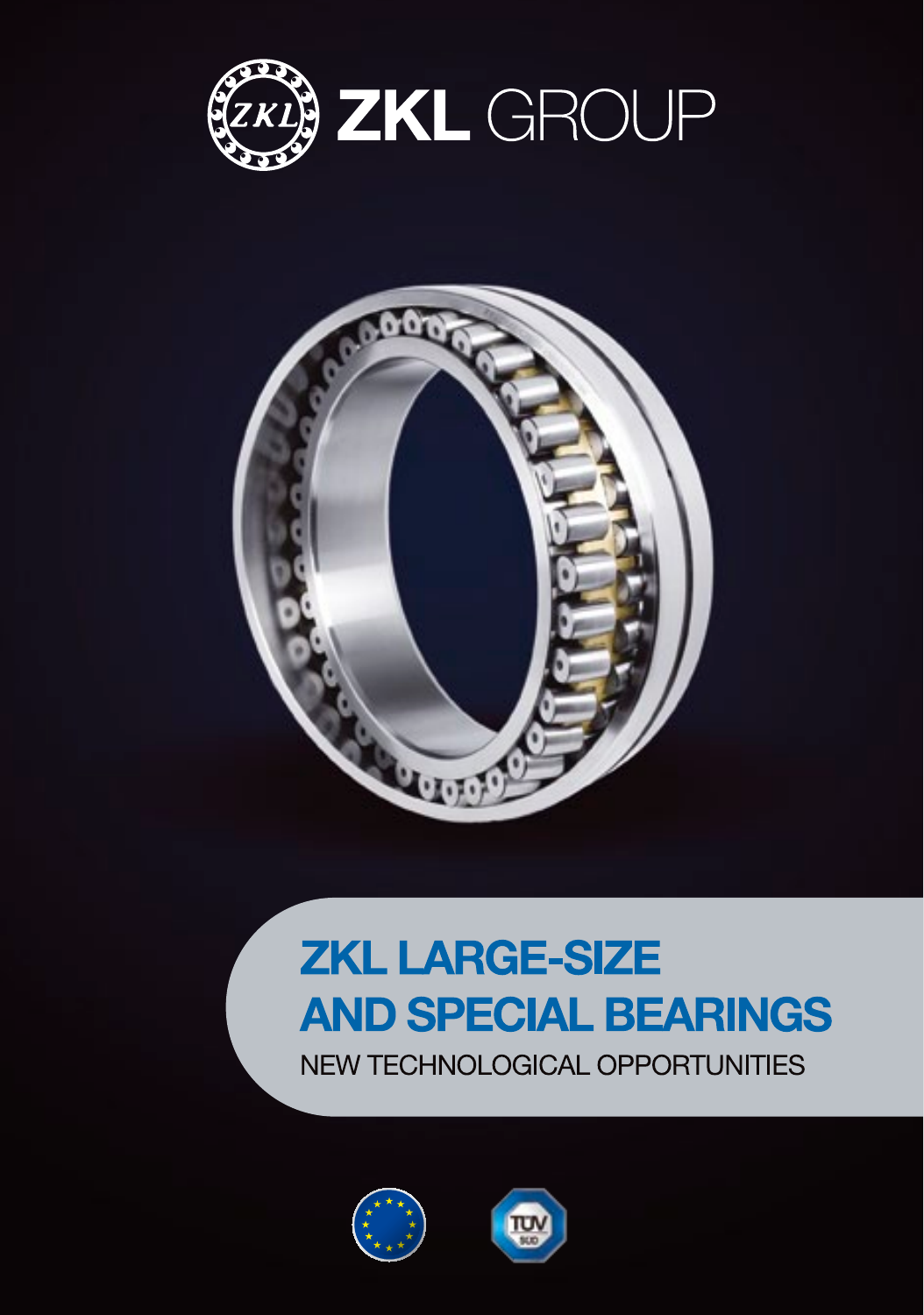



# ZKL Large-Size and Special Bearings

# New Technological Opportunities

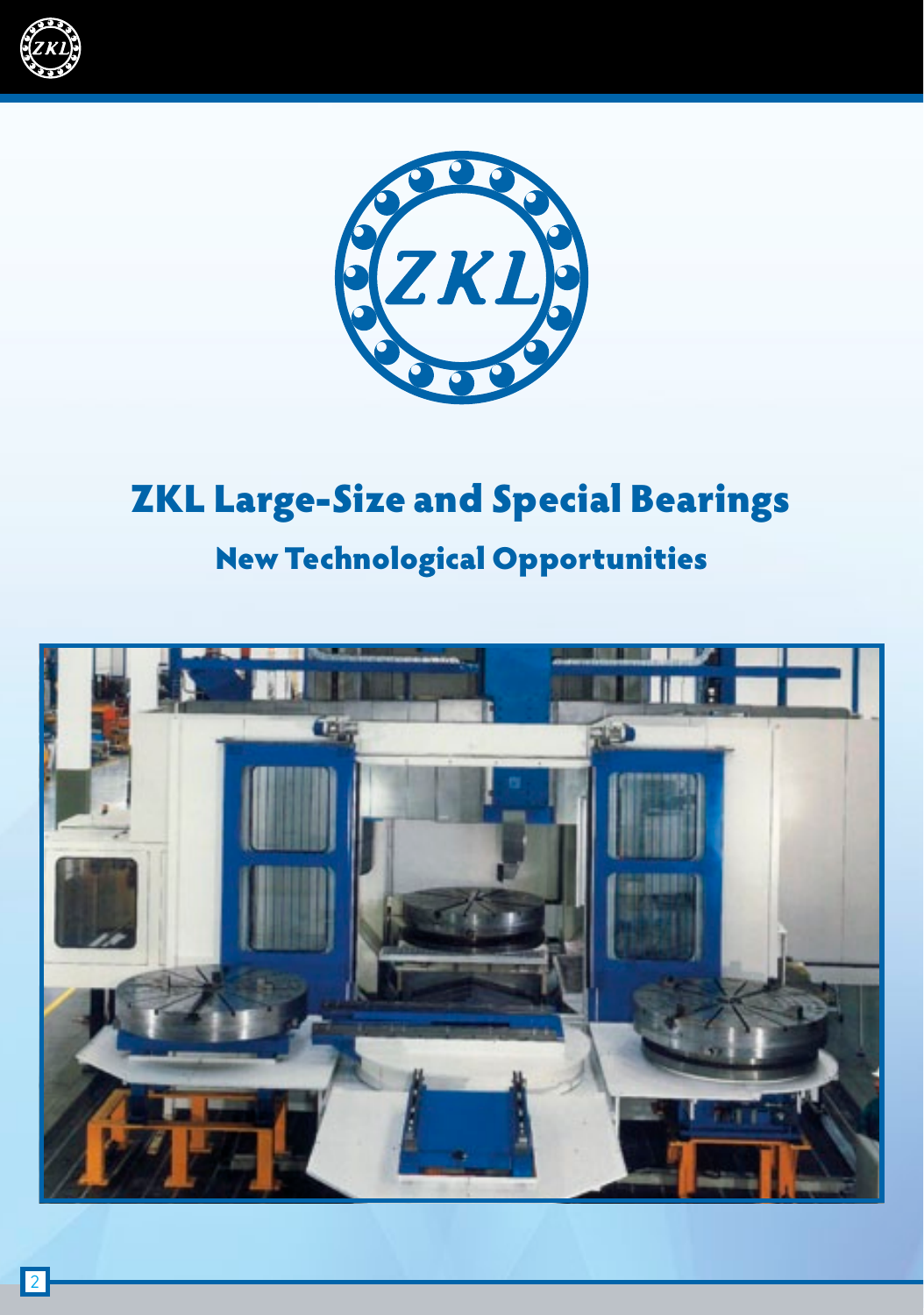



# New Technologies and Production of Large-Size and Special Bearings in ZKL

With a view to meet the requirements of our prominent clients directed to the field of large-size and special bearings ZKL Group has prepared production extension of this assortment up to the D diameter of 1600 mm. Besides of our established production of spherical roller bearings of ZKL Brno assortment we are ready to offer also cylindrical roller bearings, ball bearings and special bearings. Significant users of these bearings can be found in the sphere of power engineering, raw materials mining and heavy engineering in particular.

Production of these bearings is of unit or small-batch character with high demands of professional labor, our aim is to offer shorter delivery terms and more favorable prices as compared with the competition. The periods of delivery of these large-size and special bearings are 12 months after conclusion of binding purchase agreement.

In the second half or year 2009 ZKL Group is prepared to launch production of the said bearings by utilization of new technologies on the following equipments:

- 1. Multi-functional carousel lathe-turning center
- 2. Multi-functional carousel grinding center

These new installations will enable

- 1. Machining and grinding all types of bearings up to the outer diameter of 1600 mm
- 2. Machining height up to 500 mm
- 3. Crosswise grinding of spherical bearings outer rings raceways
- 4. Production of cages for large-size bearings
- 5. Enhancement of production efficiency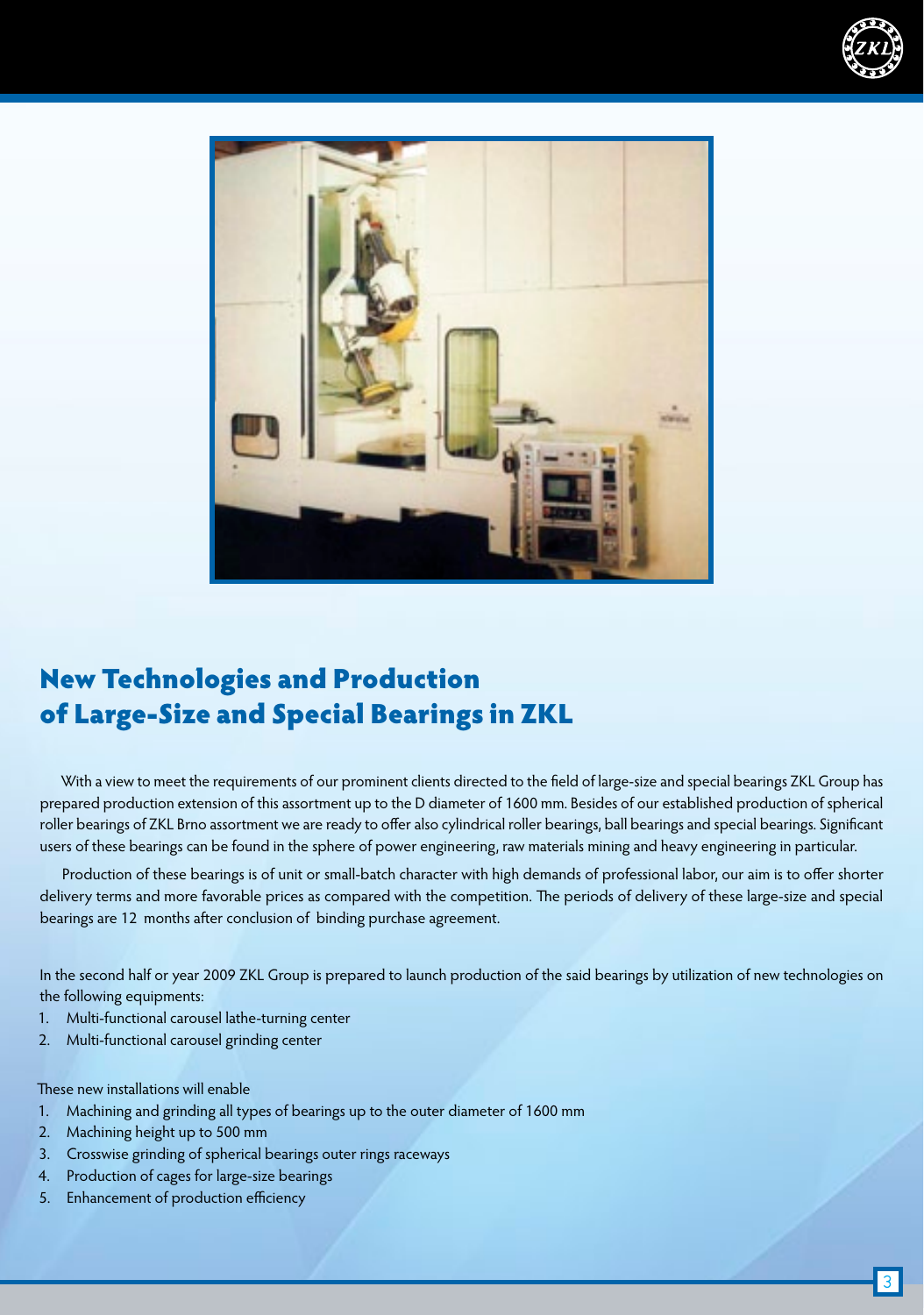

# **Double Row Spherical Roller Bearings**

Double row spherical roller bearings have two rows of spherical rollers with joint ball-shaped raceway in outer ring. This design enables relative tilting of rings. These bearings can simultaneously accommodate large radial and axial loads in both directions. They are produced either with cylindrical or tapered bore.

#### **Dimensions**

The boundary dimensions of double row spherical roller bearings comply with ISO 15:1998 Standard.

**Tolerance** 

The bearings are supplied in normal tolerance class P0 as a standard, without being indicated on them. Requirements of higher tolerance class should be negotiated with the producer. The dimensions tolerances comply with ISO 492:2002 Standard.

#### **Radial Clearance**

Regularly manufactured bearings are of normal radial clearance, it is not indicated in bearing designation. For special types of applications the bearings can be supplied in higher radial clearance C3, C4 and C5 or in reduced clearance C2. All these radial clearances conform to values of ISO 5753:1991 Standard.

#### **Misalignment**

Bearings can be tilted from central position without impairing their correct functions. The following table shows permissible misalignment values, depending on bearing type.

| <b>Bearing Type</b> | <b>Permissible Misalignment</b> |
|---------------------|---------------------------------|
| 239, 230, 231, 222  | 1°30'                           |
| 223                 | າ∘                              |
| 232                 | 2°30'                           |
| 240                 | ٦°                              |
| 241                 | 2°30'                           |

#### **Calculation of equivalent dynamic load**

 $P_r = F_r + Y_1F_s$  pro  $F_s/F_r \le e$  [kN]  $P_r = 0.67F_r + Y_2F_a$  pro  $F_a/F_r > e$  [kN]

#### **Calculation of equivalent static load**

$$
P_{or} = F_r + Y_0 F_a [kN]
$$

## **Double Row Spherical Roller Bearings Specification**

| <b>Bearing</b><br>Designa- | <b>Boundary Dimensions</b> |      |     | <b>Dynamic</b><br><b>Load Rating</b> | <b>Static Load</b><br><b>Rating</b> | <b>Limiting Speed Frequency for</b><br><b>Lubrication by</b> |           | <b>Fatigue Load Limit</b> |
|----------------------------|----------------------------|------|-----|--------------------------------------|-------------------------------------|--------------------------------------------------------------|-----------|---------------------------|
| tion                       | d                          | D    | B   | C,                                   | $C_{\rm or}$                        | Oil                                                          | Grease    | Pu                        |
|                            | mm                         |      |     | kN                                   |                                     | $min^{-1}$                                                   | <b>kN</b> |                           |
| 239/600                    | 600                        | 800  | 150 | 3650                                 | 9030                                | 400                                                          | 320       | 614,25                    |
| 230/600                    | 600                        | 870  | 200 | 5500                                 | 12900                               | 380                                                          | 300       | 864.75                    |
| 240/600                    | 600                        | 870  | 272 | 7130                                 | 16800                               | 320                                                          | 240       | 1 1 26, 18                |
| 231/600                    | 600                        | 980  | 300 | 9020                                 | 18200                               | 280                                                          | 200       | 1 193.90                  |
| 241/600                    | 600                        | 980  | 375 | 11900                                | 24900                               | 240                                                          | 180       | 1633,42                   |
| 232/600                    | 600                        | 1090 | 388 | 13200                                | 25800                               | 260                                                          | 190       | 1658.63                   |
| 239/630                    | 630                        | 850  | 165 | 4100                                 | 10300                               | 360                                                          | 280       | 689,05                    |
| 230/630                    | 630                        | 920  | 212 | 6270                                 | 13360                               | 340                                                          | 260       | 881.46                    |
| 240/630                    | 630                        | 920  | 290 | 7860                                 | 18500                               | 300                                                          | 220       | 1220,58                   |
| 231/630                    | 630                        | 1030 | 315 | 10600                                | 21200                               | 260                                                          | 190       | 1370.25                   |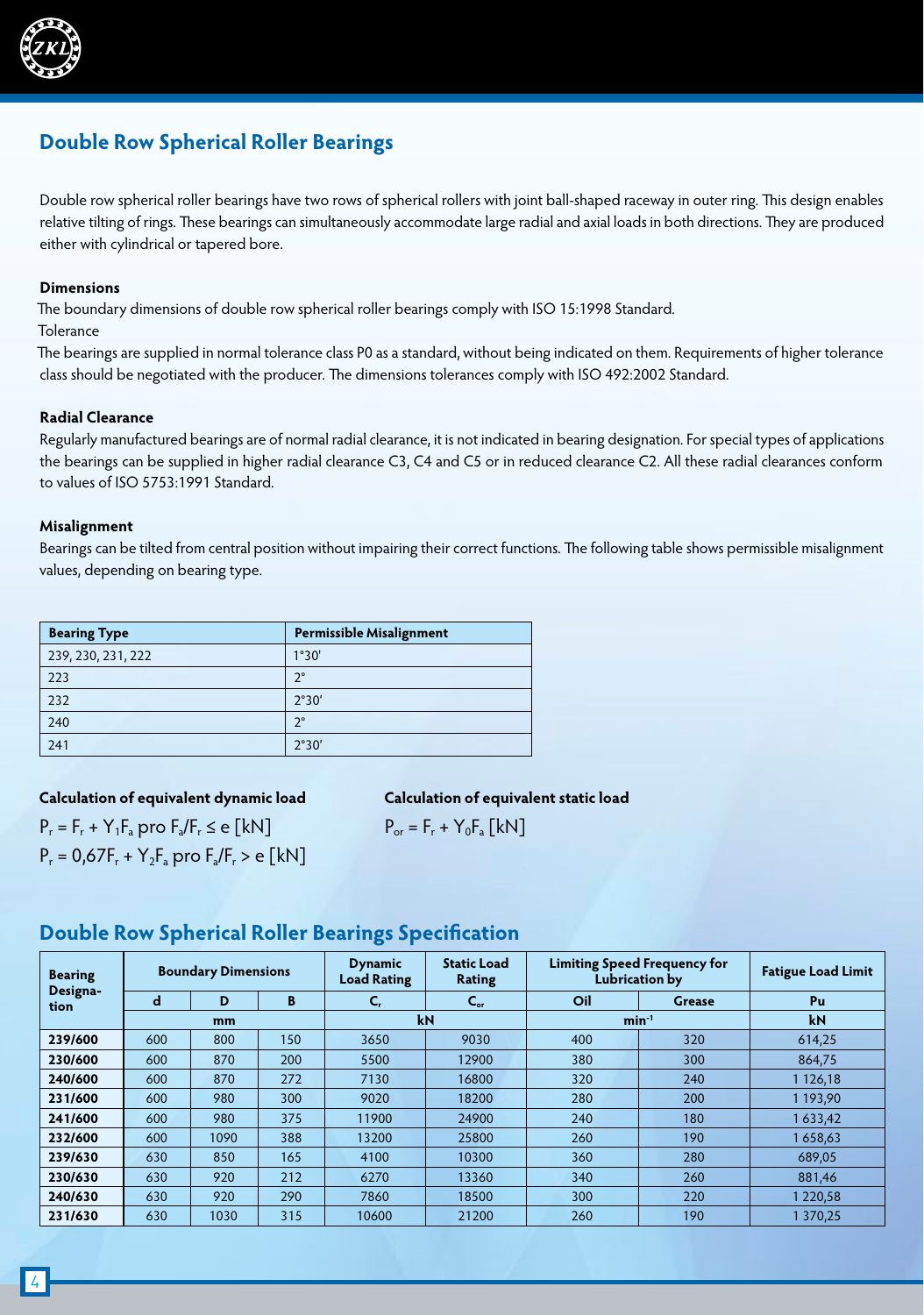

| <b>Bearing</b>   |             | <b>Static Load</b><br><b>Limiting Speed Frequency for</b><br><b>Dynamic</b><br><b>Boundary Dimensions</b><br><b>Load Rating</b><br><b>Lubrication by</b><br><b>Rating</b> |     | <b>Fatigue Load Limit</b> |              |     |               |               |
|------------------|-------------|---------------------------------------------------------------------------------------------------------------------------------------------------------------------------|-----|---------------------------|--------------|-----|---------------|---------------|
| Designa-<br>tion | $\mathbf d$ | D                                                                                                                                                                         | B   | C.                        | $C_{\rm or}$ | Oil | <b>Grease</b> | Pu            |
|                  |             | mm                                                                                                                                                                        |     |                           | kN           |     | $min-1$       | kN            |
| 241/630          | 630         | 1030                                                                                                                                                                      | 400 | 13300                     | 28600        | 220 | 170           | 1848,54       |
| 239/670          | 670         | 900                                                                                                                                                                       | 170 | 4490                      | 11200        | 340 | 260           | 736,11        |
| 230/670          | 670         | 980                                                                                                                                                                       | 230 | 6820                      | 14690        | 320 | 240           | 951,2         |
| 240/670          | 670         | 980                                                                                                                                                                       | 308 | 8920                      | 21500        | 280 | 200           | 1392,16       |
| 231/670          | 670         | 1090                                                                                                                                                                      | 336 | 11100                     | 23100        | 240 | 180           | 1467,08       |
| 241/670          | 670         | 1090                                                                                                                                                                      | 412 | 14400                     | 30600        | 200 | 160           | 1943,40       |
| 232/670          | 670         | 1220                                                                                                                                                                      | 438 | 15700                     | 31100        | 220 | 170           | 1933,38       |
| 239/710          | 710         | 950                                                                                                                                                                       | 180 | 4860                      | 12300        | 320 | 240           | 795           |
| 230/710          | 710         | 1030                                                                                                                                                                      | 236 | 7760                      | 17900        | 300 | 220           | 1 140,73      |
| 240/710          | 710         | 1030                                                                                                                                                                      | 315 | 9480                      | 23400        | 260 | 190           | 1491,24       |
| 231/710          | 710         | 1150                                                                                                                                                                      | 345 | 12300                     | 26600        | 240 | 180           | 1661,59       |
| 241/710          | 710         | 1150                                                                                                                                                                      | 438 | 15800                     | 33200        | 190 | 150           | 2073,86       |
| 239/750          | 750         | 1000                                                                                                                                                                      | 185 | 5260                      | 13600        | 300 | 220           | 865,21        |
| 230/750          | 750         | 1090                                                                                                                                                                      | 250 | 8890                      | 20300        | 280 | 200           | 1 272,17      |
| 240/750          | 750         | 1090                                                                                                                                                                      | 335 | 10500                     | 25800        | 240 | 180           | 1616,85       |
| 231/750          | 750         | 1220                                                                                                                                                                      | 365 | 13600                     | 28900        | 220 | 170           | 1774,41       |
| 241/750          | 750         | 1220                                                                                                                                                                      | 475 | 18200                     | 39900        | 180 | 140           | 2449,79       |
| 232/750          | 750         | 1360                                                                                                                                                                      | 475 | 19600                     | 44000        | 190 | 150           | 2646,45       |
| 239/800          | 800         | 1060                                                                                                                                                                      | 195 | 5790                      | 14800        | 280 | 200           | 924,49        |
| 230/800          | 800         | 1150                                                                                                                                                                      | 258 | 8620                      | 19600        | 260 | 190           | 1 207,09      |
| 240/800          | 800         | 1150                                                                                                                                                                      | 345 | 11400                     | 28900        | 220 | 170           | 1779,85       |
| 231/800          | 800         | 1280                                                                                                                                                                      | 375 | 14900                     | 32600        | 200 | 160           | 1969,22       |
| 241/800          | 800         | 1280                                                                                                                                                                      | 475 | 18300                     | 43400        | 170 | 130           | 2621,60       |
| 239/850          | 850         | 1120                                                                                                                                                                      | 200 | 6090                      | 16000        | 260 | 190           | 982,37        |
| 230/850          | 850         | 1220                                                                                                                                                                      | 272 | 9610                      | 22080        | 240 | 180           | 1 3 3 5 , 6 8 |
| 240/850          | 850         | 1220                                                                                                                                                                      | 365 | 12600                     | 32100        | 240 | 180           | 1941,82       |
| 231/850          | 850         | 1360                                                                                                                                                                      | 400 | 16200                     | 35200        | 200 | 160           | 2 087,95      |
| 239/900          | 900         | 1180                                                                                                                                                                      | 206 | 6520                      | 17400        | 180 | 140           | 1051,05       |
| 230/900          | 900         | 1280                                                                                                                                                                      | 280 | 10800                     | 26100        | 240 | 180           | 1554,53       |
| 240/900          | 900         | 1280                                                                                                                                                                      | 375 | 13600                     | 34800        | 220 | 170           | 2072,70       |
| 241/900          | 900         | 1420                                                                                                                                                                      | 515 | 22200                     | 52000        | 190 | 150           | 3 0 3 9, 8 5  |
| 239/950          | 950         | 1250                                                                                                                                                                      | 224 | 7320                      | 19900        | 220 | 170           | 1 182,01      |
| 230/950          | 950         | 1360                                                                                                                                                                      | 300 | 12400                     | 29800        | 140 | 100           | 1744,33       |
| 240/950          | 950         | 1360                                                                                                                                                                      | 412 | 15600                     | 42000        | 220 | 170           | 2458,45       |
| 240/1000         | 1000        | 1420                                                                                                                                                                      | 412 | 16100                     | 42800        | 200 | 160           | 2470,55       |
| 231/1000         | 1000        | 1580                                                                                                                                                                      | 462 | 21500                     | 48900        | 170 | 130           | 2768,97       |
| 241/1000         | 1000        | 1580                                                                                                                                                                      | 580 | 24100                     | 53600        |     |               | 3 0 3 5 , 1 1 |
| 239/1060         | 1060        | 1400                                                                                                                                                                      | 250 | 9750                      | 27100        |     |               | 1556,62       |
| 230/1060         | 1060        | 1500                                                                                                                                                                      | 325 | 14200                     | 35400        |     |               | 2 009,22      |
| 240/1060         | 1060        | 1500                                                                                                                                                                      | 438 | 18200                     | 48800        |     |               | 2769,77       |
| 240/1120         | 1120        | 1580                                                                                                                                                                      | 462 | 19700                     | 53800        |     |               | 3 005,16      |
| 239/1180         | 1180        | 1540                                                                                                                                                                      | 272 | 11200                     | 31900        |     |               | 1777,93       |

# **Spherical Roller Thrust Bearings**

Spherical roller thrust bearings are characterized by high basic dynamic load rating and are capable to accommodate high axial load, concurrently with radial load as well. These bearings are separable. The inner design of the bearing with machined cage centered by means of guiding bush on shaft ring requires solely lubrication by oil.

#### **Dimensions**

The boundary dimensions of spherical roller thrust bearings comply with ISO 104:2002 Standard.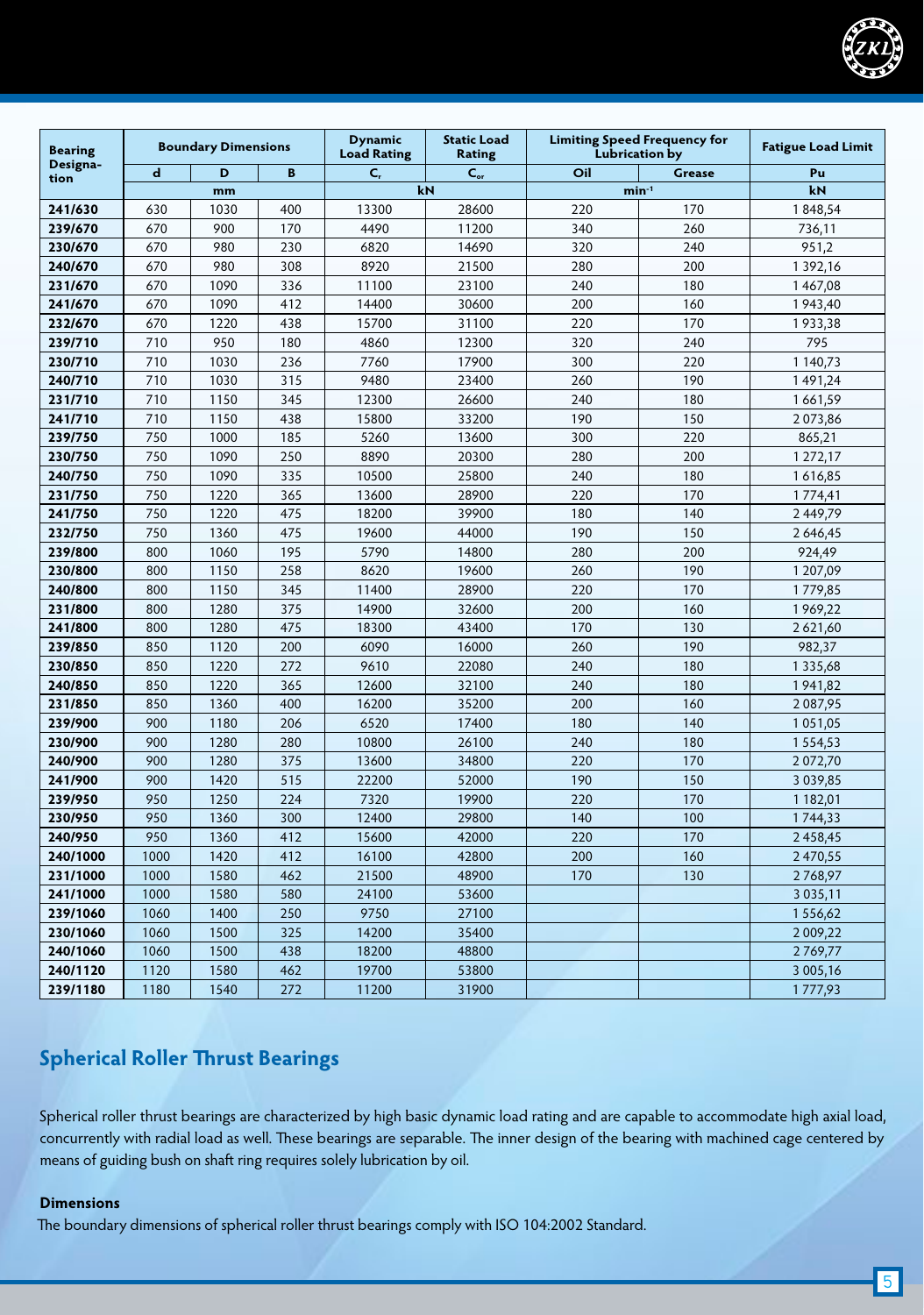

#### **Tolerance**

The bearings are standardly supplied in normal P0 tolerance class, without being shown in the designation.. Requirements of higher tolerance class should be negotiated with the producer. The dimensions tolerances comply with ISO 199:1997 Standard.

#### **Misalignment**

Ball-shaped raceway of housing ring allows under regular operating conditions tilting off the centre position without impairing correct operation of bearing.

The permissible misalignment values are shown in following table.

| <b>Bearing Type</b> | <b>Permissible Misalignment</b> |
|---------------------|---------------------------------|
| 292                 | $\mathcal{D}^{\circ}$           |
| 293                 | 2°30'                           |
| 294                 | 20                              |

#### **Minimum Axial Load**

At higher speed frequency of spherical roller thrust bearings there generates a risk of rolling elements slippage between raceways, as a result of inertial forces action This occurs namely when the axial load Fa falls below permissible value.

The permissible minimum Fa load value can be calculated from this formula:

$$
F_{\text{a min}} = 1.8 F_{\text{r}} M \left( \frac{n_{\text{max}}}{1000} \right)^2 \text{ [kN]}
$$

where is:

 $F_{\text{a min}}$  – minimum axial load [kN]

 $F_r$  – radial bearing load [kN]

 $n_{max}$  – maximum speed frequency [min<sup>-1</sup>]

M – minimum axial load coefficient

In case the external axial load of bearing is too small or if the operation results in its relieve, permanent axial load must be secured, such as by springs. If radial load is acting at the same time, the prerequisite of  $F_r \le 0.55F$ . must be adhered to.

| Calculation of equivalent dynamic load    |  |
|-------------------------------------------|--|
| $P_a = F_a + 1,2F (F_r \le 0.55F_a)$ [kN] |  |

# **Calculation of equivalent static load**

 $P_{oa} = F_a + 2,7F_r (F_r \le 0,55F_a)$  [kN]

The safety coefficient so for spherical roller thrust bearings must be  $s_0 \geq 4$ .

| <b>Bearing</b>     |     | <b>Boundary Dimensions</b> |     | <b>Dynamic</b><br><b>Load Rating</b> | <b>Static Load</b><br>Rating | <b>Limiting Speed Frequen-</b><br>cy for Lubrication by | <b>Fatigue Load</b><br>Limit |
|--------------------|-----|----------------------------|-----|--------------------------------------|------------------------------|---------------------------------------------------------|------------------------------|
| <b>Designation</b> | d   | D                          | в   | $\mathbf{v}_a$                       | $C_{\alpha}$                 | Oil                                                     | Pu                           |
| mm                 |     |                            |     | kN                                   |                              | $min^{-1}$                                              | kN                           |
| 292/600            | 600 | 800                        | 122 | 3580                                 | 18400                        | 450                                                     | 1 251,63                     |
| 293/600            | 600 | 900                        | 180 | 6800                                 | 31500                        | 330                                                     | 2 0 98, 84                   |
| 294/600            | 600 | 1030                       | 258 | 12800                                | 54900                        | 280                                                     | 3 5 6 7, 8 9                 |
| 292/630            | 630 | 850                        | 132 | 4250                                 | 22500                        | 400                                                     | 505,22                       |
| 293/630            | 630 | 950                        | 190 | 8300                                 | 37900                        | 320                                                     | 2486,21                      |
| 294/630            | 630 | 1090                       | 280 | 14900                                | 62700                        | 260                                                     | 4 009,63                     |

## **Spherical Roller Thrust Bearings Specification**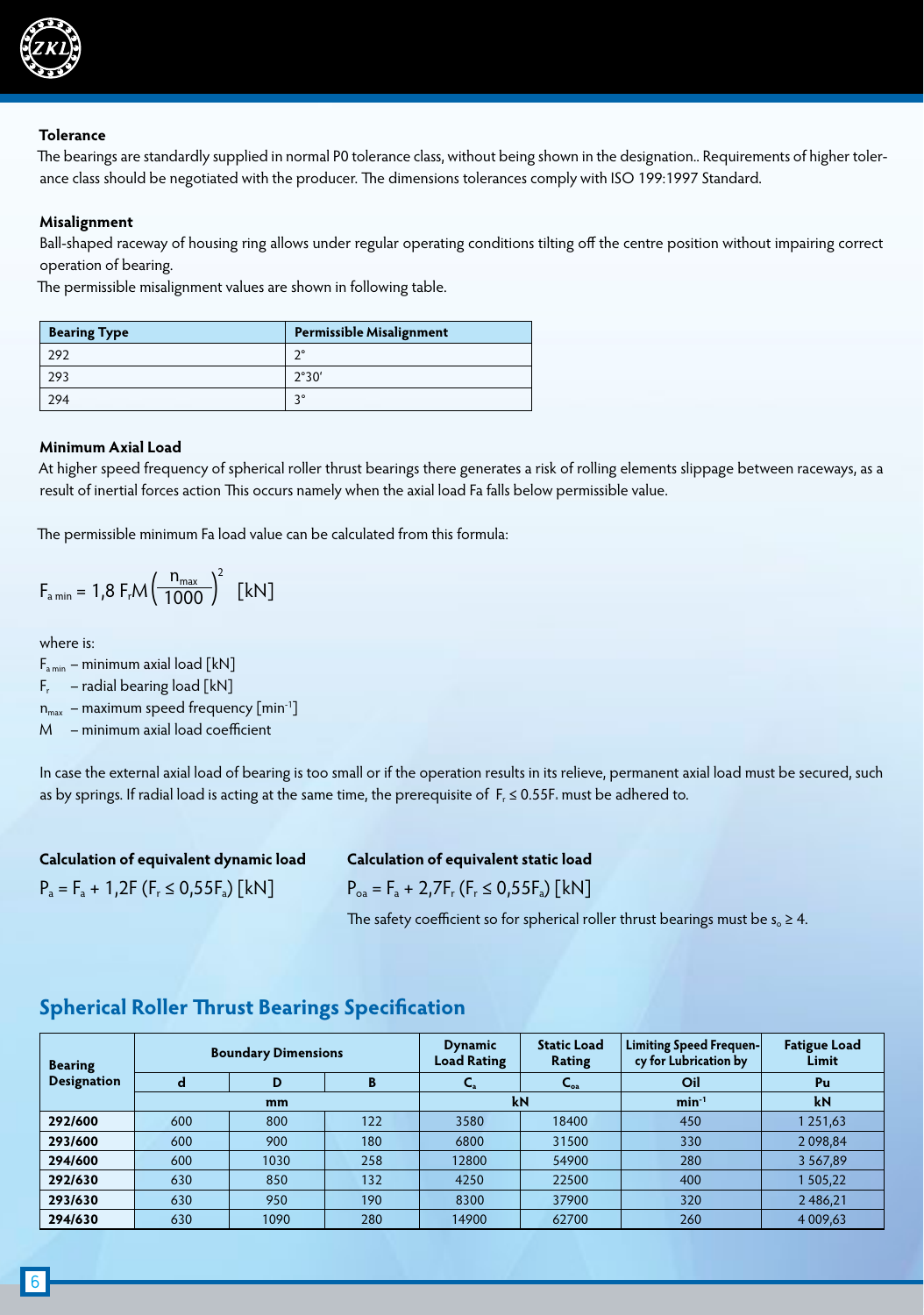

| <b>Bearing</b>     |             | <b>Boundary Dimensions</b> |     | <b>Dynamic</b><br><b>Load Rating</b> | <b>Static Load</b><br><b>Rating</b> | Limiting Speed Frequen-<br>cy for Lubrication by | <b>Fatigue Load</b><br>Limit |
|--------------------|-------------|----------------------------|-----|--------------------------------------|-------------------------------------|--------------------------------------------------|------------------------------|
| <b>Designation</b> | $\mathbf d$ | D                          | B   | $C_{a}$                              | $C_{oa}$                            | Oil                                              | Pu                           |
|                    |             | mm                         |     |                                      | kN                                  | $min-1$                                          | kN                           |
| 292/670            | 670         | 900                        | 140 | 4160                                 | 22000                               | 380                                              | 1445,93                      |
| 293/670            | 670         | 1000                       | 200 | 8980                                 | 42000                               | 300                                              | 2709,75                      |
| 294/670            | 670         | 1150                       | 290 | 15400                                | 67800                               | 240                                              | 4 2 6 2,88                   |
| 292/710            | 710         | 950                        | 145 | 5300                                 | 27400                               | 360                                              | 1770,98                      |
| 293/710            | 710         | 1060                       | 212 | 9810                                 | 44900                               | 280                                              | 2846,75                      |
| 294/710            | 710         | 1220                       | 308 | 18000                                | 78100                               | 220                                              | 4824,80                      |
| 292/750            | 750         | 1000                       | 150 | 6210                                 | 31800                               | 340                                              | 2 0 2 3 , 0 7                |
| 293/750            | 750         | 1120                       | 224 | 9430                                 | 45900                               | 260                                              | 2862,56                      |
| 294/750            | 750         | 1280                       | 315 | 18900                                | 85600                               | 200                                              | 5 208.59                     |
| 292/800            | 800         | 1060                       | 155 | 6600                                 | 34700                               | 320                                              | 2 167,56                     |
| 293/800            | 800         | 1180                       | 230 | 9760                                 | 48700                               | 240                                              | 2985,55                      |
| 294/800            | 800         | 1360                       | 335 | 19900                                | 92600                               | 190                                              | 5 5 3 0, 5 7                 |
| 292/850            | 850         | 1120                       | 160 | 6860                                 | 37100                               | 300                                              | 2 277,87                     |
| 294/850            | 850         | 1440                       | 354 | 24300                                | 111000                              | 180                                              | 6 5 1 4 3 0                  |
| 294/900            | 900         | 1520                       | 372 | 23100                                | 99900                               | 170                                              | 5766,55                      |
| 292/950            | 950         | 1250                       | 180 | 8460                                 | 47100                               | 260                                              | 2797,62                      |
| 294/950            | 950         | 1600                       | 390 | 29200                                | 140000                              | 160                                              | 7955,38                      |
| 293/1000           | 1000        | 1460                       | 276 | 17900                                | 88700                               | 180                                              | 5 0 9 4 , 9 3                |
| 292/1060           | 1060        | 1400                       | 206 | 10900                                | 59800                               | 220                                              | 3 4 3 4, 9 1                 |
| 292/1180           | 1180        | 1520                       | 206 | 11200                                | 65900                               | 180                                              | 3 681,05                     |

# **Single Row Deep Groove Ball Bearings**

Single row deep groove ball bearings are distinguished by relatively high dynamic load rating. They accommodate radial and axial loads in both directions and are suitable even for higher speed frequencies. They are non-separable.

#### **Dimensions**

The boundary dimensions of single row deep groove ball bearings comply with ISO 15:1998 Standard.

#### **Tolerance**

Single row deep groove ball bearings are supplied in normal tolerance class P0 as a standard, this symbol is not shown in designation. Requirements of higher tolerance class should be negotiated with the producer. The dimensions tolerances comply with ISO 492:2002 Standard.

#### **Radial Clearance**

Regularly manufactured bearings are of normal radial clearance, it is not indicated in bearing designation. For special types of applications the bearings can be supplied in higher radial clearance C3, C4 and C5 or in reduced clearance C2. All these radial clearances values conform to ISO 5753:1991 Standard.

#### **Misalignment**

For single row deep groove ball bearings only a minor relative tilting of bearing rings is permitted, therefore the alignment deviation of seating surfaces is very limited. Misalignment produces additional bearing load and results in substantial shortening of its service life. The values of permissible misalignment under normal operating conditions are given in the following table:

| <b>Bearing Type</b> | Light Load ( $F_r < 0.15 C_{cr}$ ) | Heavy Load (F, $\geq$ 0,15 C <sub>or</sub> ) |
|---------------------|------------------------------------|----------------------------------------------|
| 618, 619, 160, 60   | $2^\circ$ až 6 $^\circ$            | $.5^\circ$ až $10^\circ$                     |

#### **Calculation of equivalent dynamic load**

#### **Calculation of equivalent static load**

 $P_r = XF_r + YF_a$  [kN]

## $P_{\text{or}} = 0.6F_{r} + 0.5F_{a} (P_{\text{or}} \ge F_{r})$  [kN]

7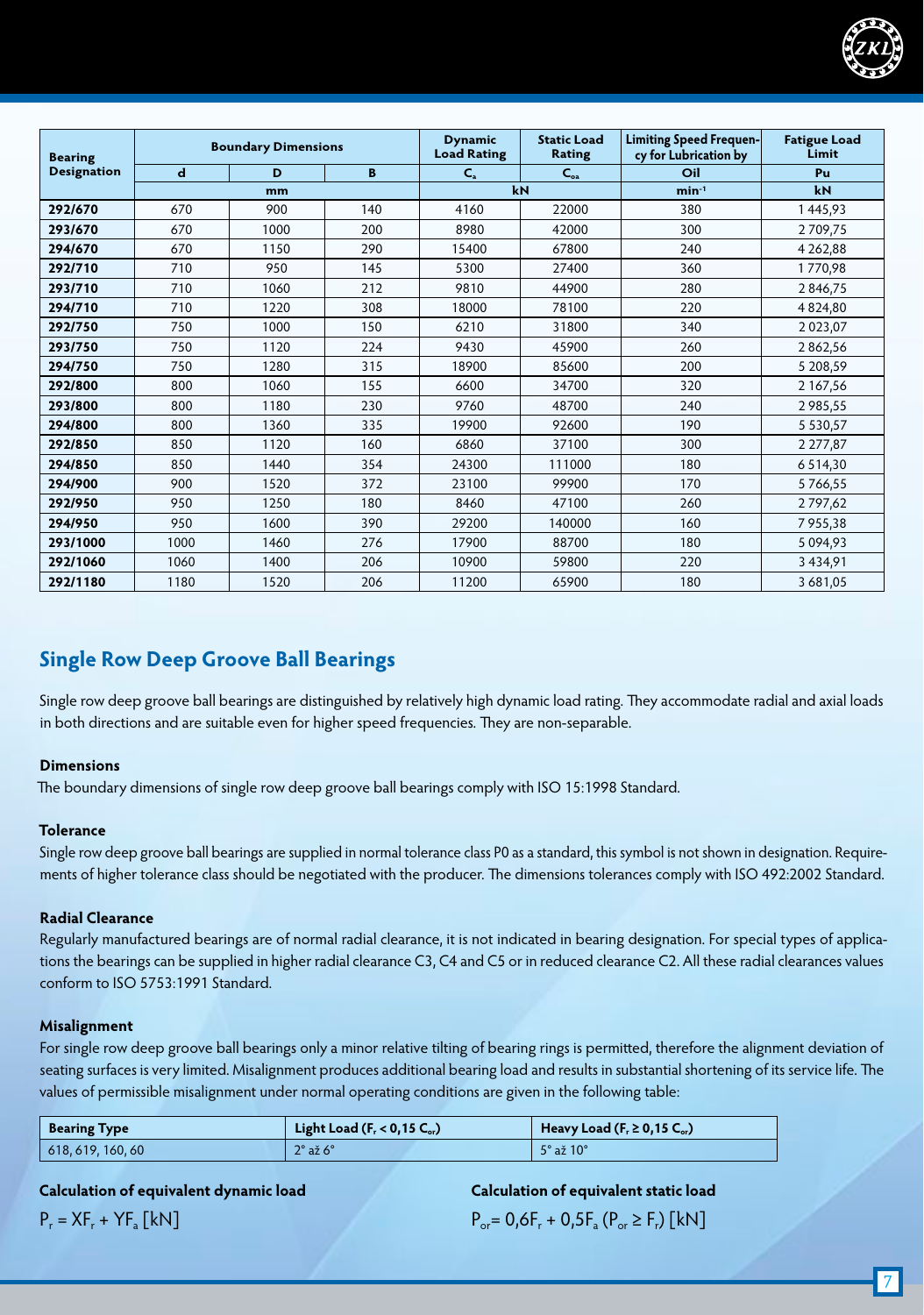

# **Single Row Deep Groove Ball Bearings Specification**

| <b>Bearing</b>     |             | <b>Boundary Dimensions</b> |                  | <b>Dynamic</b><br><b>Load Rating</b> | <b>Static Load</b><br>Rating |         | <b>Limiting Speed Frequency for</b><br><b>Lubrication by</b> |        |
|--------------------|-------------|----------------------------|------------------|--------------------------------------|------------------------------|---------|--------------------------------------------------------------|--------|
| <b>Designation</b> | $\mathbf d$ | D                          | B                | C,                                   | $C_{\rm or}$                 | Oil     | <b>Grease</b>                                                | Pu     |
|                    |             | mm                         |                  | kN                                   |                              | $min-1$ |                                                              | kN     |
| 608/600            | 600         | 730                        | 42               | 281                                  | 555                          | 800     | 670                                                          | 9,783  |
| 618/600            | 600         | 730                        | 60               | 415                                  | 780                          | 800     | 670                                                          | 13,749 |
| 619/600            | 600         | 800                        | 90               | 610                                  | 1290                         | 750     | 630                                                          | 22,162 |
| 60/600             | 600         | 870                        | 118              | 731                                  | 1540                         | 700     | 600                                                          | 25,82  |
| 608/630            | 630         | 780                        | 48               | 370                                  | 777                          | 750     | 630                                                          | 13,302 |
| 618/630            | 630         | 780                        | 69               | 509                                  | 990                          | 750     | 630                                                          | 16,948 |
| 609/630            | 630         | 850                        | 71               | 490                                  | 1070                         | 700     | 600                                                          | 17,879 |
| 619/630            | 630         | 850                        | 100              | 660                                  | 1410                         | 700     | 600                                                          | 23,56  |
| 60/630             | 630         | 920                        | 128              | 823                                  | 1810                         | 670     | 560                                                          | 29,553 |
| 618/670            | 670         | 820                        | 69               | 507                                  | 1010                         | 670     | 560                                                          | 16,82  |
| 609/670            | 670         | 900                        | 73               | 571                                  | 1290                         | 670     | 560                                                          | 20,928 |
| 619/670            | 670         | 900                        | 103              | 721                                  | 1560                         | 630     | 530                                                          | 25,309 |
| 60/670             | 670         | 980                        | 136              | 913                                  | 2100                         | 600     | 500                                                          | 33,233 |
| 618/710            | 710         | 870                        | 74               | 535                                  | 1140                         | 630     | 530                                                          | 18,436 |
| 609/710            | 710         | 950                        | 78               | 612                                  | 1320                         | 600     | 500                                                          | 20,826 |
| 619/710            | 710         | 950                        | 106              | 699                                  | 1550                         | 600     | 500                                                          | 24,455 |
| 60/710             | 710         | 1030                       | 140              | 951                                  | 2230                         | 560     | 480                                                          | 34,365 |
| 618/750            | 750         | 920                        | 78               | 610                                  | 1290                         | 600     | 500                                                          | 20,292 |
| 619/750            | 750         | 1000                       | 112              | 790                                  | 1840                         | 560     | 480                                                          | 28,274 |
| 60/750             | 750         | 1090                       | 150              | 1010                                 | 2410                         | 530     | 450                                                          | 36,116 |
| 608/800            | 800         | 980                        | 57               | 413                                  | 1030                         | 530     | 450                                                          | 15,693 |
| 618/800            | 800         | 980                        | 82               | 639                                  | 1390                         | 530     | 450                                                          | 21,179 |
| 619/800            | 800         | 1060                       | 115              | 901                                  | 2190                         | 500     | 430                                                          | 32,642 |
| 60/800             | 800         | 1150                       | 155              | 1000                                 | 2610                         | 480     | 400                                                          | 37,994 |
| 608/850            | 850         | 1030                       | 57               | 402                                  | 1090                         | 500     | 430                                                          | 16,16  |
| 618/850            | 850         | 1030                       | 82               | 622                                  | 1440                         | 500     | 430                                                          | 21,349 |
| 619/850            | 850         | 1120                       | 118              | 886                                  | 2250                         | 480     | 400                                                          | 32,587 |
| 60/850             | 850         | 1220                       | 165              | 1120                                 | 2960                         | 430     | 360                                                          | 41,821 |
| 618/900            | 900         | 1090                       | 85               | 760                                  | 1620                         | 450     | 380                                                          | 23,344 |
| 619/900            | 900         | 1180                       | 122              | 860                                  | 2290                         | 430     | 360                                                          | 32,277 |
| 60/900             | 900         | 1280                       | 170              | 1180                                 | 3250                         | 400     | 340                                                          | 44,745 |
| 618/950            | 950         | 1150                       | 90               | 741                                  | 1780                         | 430     | 360                                                          | 24,969 |
| 619/950            | 950         | 1250                       | 132              | 1000                                 | 2810                         | 400     | 340                                                          | 38,511 |
| 60/950             | 950         | 1360                       | 180              | 1190                                 | 3360                         | 380     | 320                                                          | 44,939 |
| 608/1000           | 1000        | 1220                       | 71               | 563                                  | 1590                         | 400     | 340                                                          | 21,693 |
| 618/1000           | 1000        | 1220                       | 100              | 722                                  | 1860                         | 400     | 340                                                          | 25,376 |
| 609/1000           | 1000        | 1320                       | 103              | 810                                  | 2340                         | 380     | 320                                                          | 31,229 |
| 619/1000           | 1000        | 1320                       | 140              | 1060                                 | 2950                         | 380     | 320                                                          | 39,37  |
| 60/1000            | 1000        | 1420                       | 185              | 1340                                 | 4010                         | 340     | 280                                                          | 52,4   |
| 618/1060           | 1060        | 1280                       | 100              | 851                                  | 2190                         | 360     | 300                                                          | 29,102 |
| 619/1060           | 1060        | 1400                       | 150              | 1060                                 | 2950                         | 340     | 280                                                          | 38,234 |
| 60/1060            | 1060        | 1500                       | $\overline{195}$ | 1380                                 | 4030                         | 320     | 260                                                          | 51,201 |
| 618/1120           | 1120        | 1360                       | 106              | 831                                  | 2250                         |         |                                                              | 29,044 |
| 619/1120           | 1120        | 1460                       | 150              | 1110                                 | 3210                         |         |                                                              | 40,624 |
| 60/1120            | 1120        | 1580                       | 200              | 1490                                 | 4660                         |         |                                                              | 57,65  |
| 618/1180           | 1180        | 1420                       | 106              | 899                                  | 2410                         |         |                                                              | 30,382 |
| 619/1180           | 1180        | 1540                       | 160              | 1130                                 | 3520                         |         |                                                              | 43,386 |
| 618/1250           | 1250        | 1500                       | 112              | 964                                  | 2870                         |         |                                                              | 35,181 |
| 618/1320           | 1320        | 1600                       | 122              | 1060                                 | 3230                         |         |                                                              | 38,424 |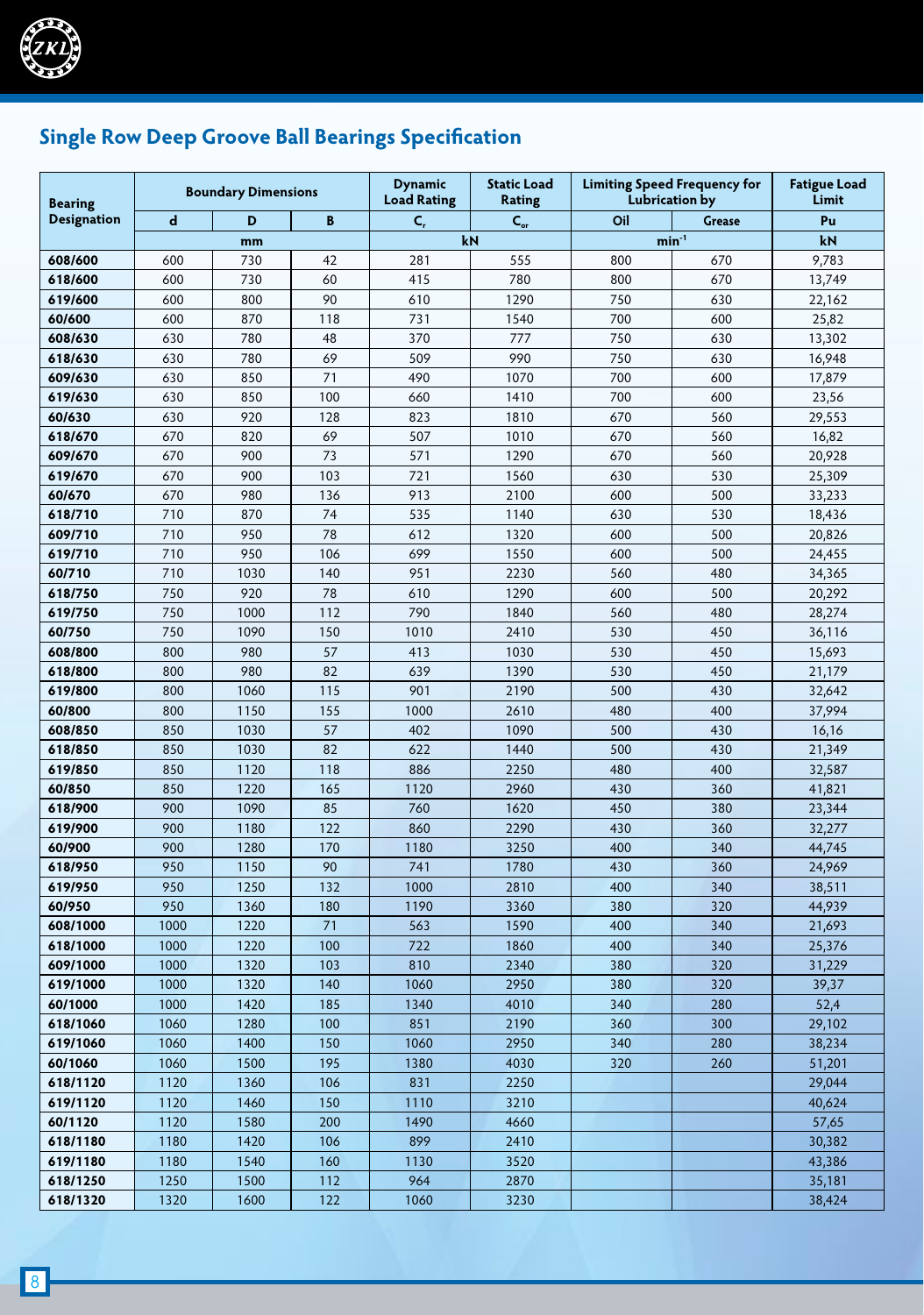

# **Single Direction Thrust Ball Bearings**

Single direction thrust ball bearings are designed to accommodate axial forces in one direction, while radial forces cannot be accommodated.

#### **Dimensions**

The boundary dimensions of thrust ball bearings comply with ISO 104:2002 Standard.

#### **Tolerance**

The bearings are supplied in normal tolerance class P0 as a standard, this symbol is not shown in designation. Requirements of bearings of higher tolerance class should be negotiated with the producer. The dimensions tolerances comply with ISO 199:1997 Standard.

#### **Self-Alignment**

These bearings require alignment observance of mounting surfaces because eventual misalignment produces higher tension in contacts of balls with raceways. Therefore it is not advisable to use thrust ball bearings in settings where alignment conditions cannot be secured.

#### **Minimum Axial Load**

At higher speed frequencies there generates a risk of balls slippage between rings raceways, as a result of inertial forces action, namely when the axial load Fa drops below permissible value. The permissible minimum Fa load value can be calculated from this formula:

$$
F_{\text{a min}} = M \left(\frac{n_{\text{max}}}{1000}\right)^2 \text{ [kN]}
$$

where is:

.

 $F_{\text{amin}}$  – minimum axial load [kN]  $n_{max}$  – maximum speed frequency [min<sup>-1</sup>] M – minimum axial load coefficient

In case the external axial load of bearing is too small or if during the operation relief of the bearing occurs, permanent axial load must be secured, such as by springs.

#### **Calculation of equivalent dynamic load**

 $P_a = F_a$  [kN]

**Calculation of equivalent static load**  $P_{oa} = F_a [kN]$ 

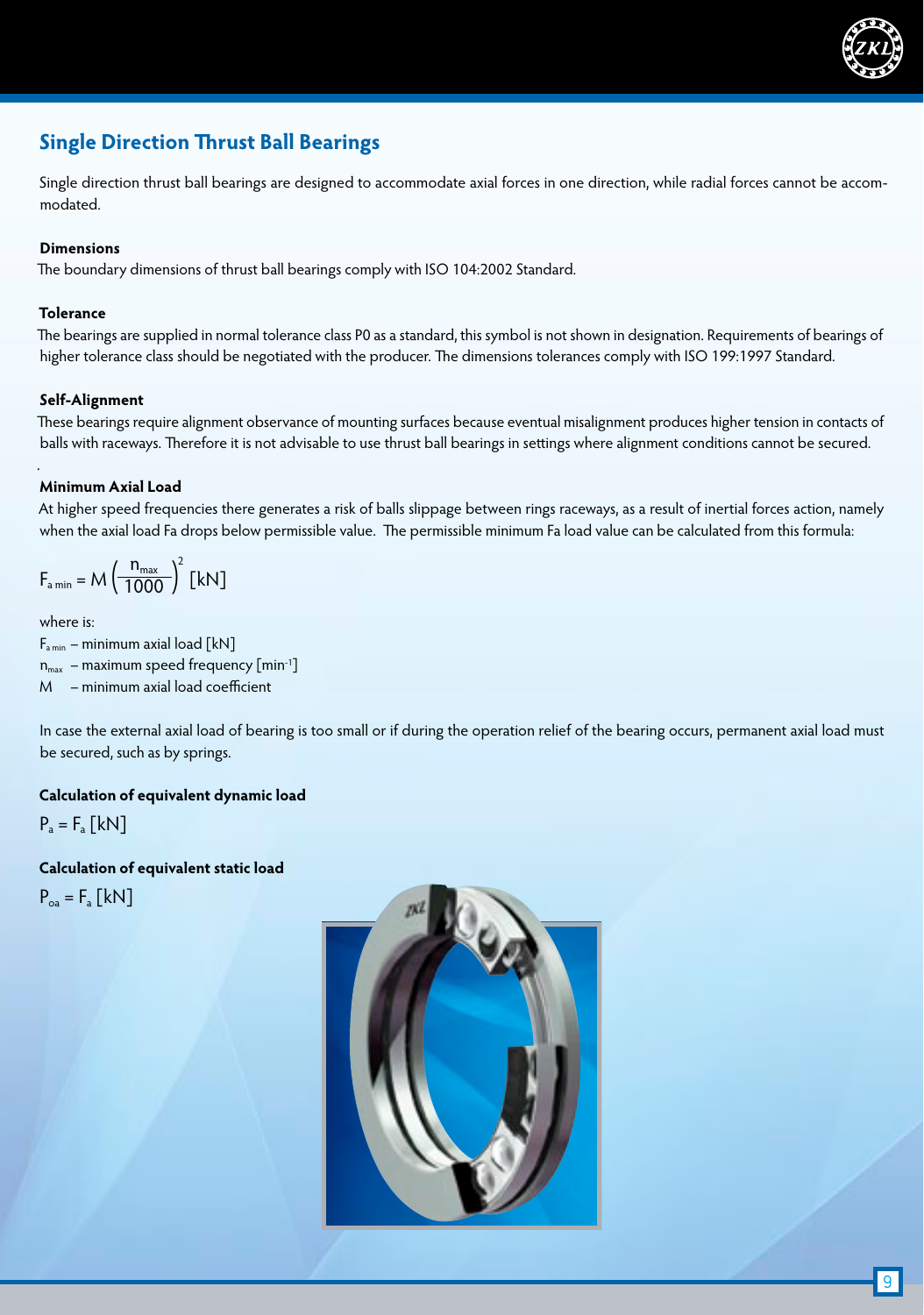

# **Single Direction Thrust Ball Bearings Specification**

| <b>Bearing</b>     | <b>Boundary Dimensions</b> |      |     | <b>Dynamic</b><br><b>Load Rating</b> | <b>Static Load</b><br><b>Rating</b> | <b>Lubrication by</b> | <b>Limiting Speed Frequency for</b> | <b>Fatigue Load</b><br>Limit |
|--------------------|----------------------------|------|-----|--------------------------------------|-------------------------------------|-----------------------|-------------------------------------|------------------------------|
| <b>Designation</b> | $\mathbf d$                | D    | B   | $C_{r}$                              | $C_{\rm or}$                        | Oil                   | <b>Grease</b>                       | Pu                           |
|                    |                            | mm   |     | kN                                   |                                     | $min-1$               | kN                                  |                              |
| 511/600            | 600                        | 710  | 85  | 671                                  | 4800                                | 500                   | 380                                 | 333,08                       |
| 511/630            | 630                        | 750  | 95  | 746                                  | 5430                                | 450                   | 340                                 | 370,96                       |
| 510/670            | 670                        | 730  | 45  | 297                                  | 2430                                | 700                   | 530                                 | 165,3                        |
| 511/670            | 670                        | 800  | 105 | 850                                  | 6710                                | 400                   | 300                                 | 449.8                        |
| 510/710            | 710                        | 780  | 53  | 355                                  | 2890                                | 600                   | 450                                 | 192,95                       |
| 511/710            | 710                        | 850  | 112 | 909                                  | 7700                                | 380                   | 280                                 | 507,05                       |
| 510/750            | 750                        | 820  | 53  | 375                                  | 3100                                | 600                   | 450                                 | 203,74                       |
| 511/750            | 750                        | 900  | 120 | 1090                                 | 9000                                | 340                   | 240                                 | 582,76                       |
| 510/800            | 800                        | 870  | 53  | 391                                  | 3290                                | 560                   | 430                                 | 212,26                       |
| 511/800            | 800                        | 950  | 120 | 1090                                 | 9340                                | 340                   | 240                                 | 594.2                        |
| 510/850            | 850                        | 920  | 53  | 379                                  | 3640                                |                       |                                     | 230,78                       |
| 511/850            | 850                        | 1000 | 120 | 1110                                 | 9610                                |                       |                                     | 601,27                       |
| 510/900            | 900                        | 980  | 63  | 532                                  | 4960                                |                       |                                     | 308,84                       |
| 511/900            | 900                        | 1060 | 130 | 1130                                 | 10800                               |                       |                                     | 664,11                       |
| 510/950            | 950                        | 1080 | 63  | 555                                  | 5230                                |                       |                                     | 318,24                       |
| 511/950            | 950                        | 1120 | 135 | 1340                                 | 12400                               |                       |                                     | 750,11                       |
| 510/1000           | 1000                       | 1090 | 70  | 601                                  | 5530                                |                       |                                     | 333,56                       |
| 511/1000           | 1000                       | 1180 | 140 | 1390                                 | 13800                               |                       |                                     | 821,93                       |
| 510/1060           | 1060                       | 1150 | 70  | 802                                  | 5990                                |                       |                                     | 355,31                       |
| 511/1060           | 1060                       | 1250 | 150 | 1500                                 | 15300                               |                       |                                     | 895,58                       |
| 511/1120           | 1120                       | 1320 | 160 | 1510                                 | 16400                               |                       |                                     | 944,33                       |
| 511/1180           | 1180                       | 1400 | 175 | 1810                                 | 20600                               |                       |                                     | 1 166,48                     |

# **Single Row Cylindrical Roller Bearings**

Single row cylindrical roller bearings are noted for their high basic dynamic load rating and are suitable for mountings of high radial load. They are partially separable and are produced in several design versions.

#### **Design NU**

Outer bearing ring has two guiding flanges, inner ring has no guiding flange.

#### **Design N**

Inner bearing ring has two guiding flanges, outer ring has no guiding flange. Both designs permit relative axial displacements of rings in both directions.

#### **Design NJ**

Outer bearing ring has two guiding flanges, inner ring has one guiding flange, which permits to accommodate limited axial forces in one direction.

#### **Dimensions**

The boundary dimensions of single row cylindrical roller bearings comply with ISO 15:1998 Standard.

#### **Tolerance**

The bearings are supplied in normal tolerance class P0 as a standard, this symbol is not shown in designation. Requirements of bearings of higher tolerance class should be negotiated with the producer. The dimensions tolerances comply with ISO 492:2002 Standard.

#### **Radial Clearance**

Regularly manufactured bearings are of normal radial clearance, it is not indicated in bearing designation. For special types of applications the bearings can be supplied in higher radial clearance C3, C4 and C5 or in reduced clearance C2. All these radial clearances conform to ISO 5753:1991 Standard.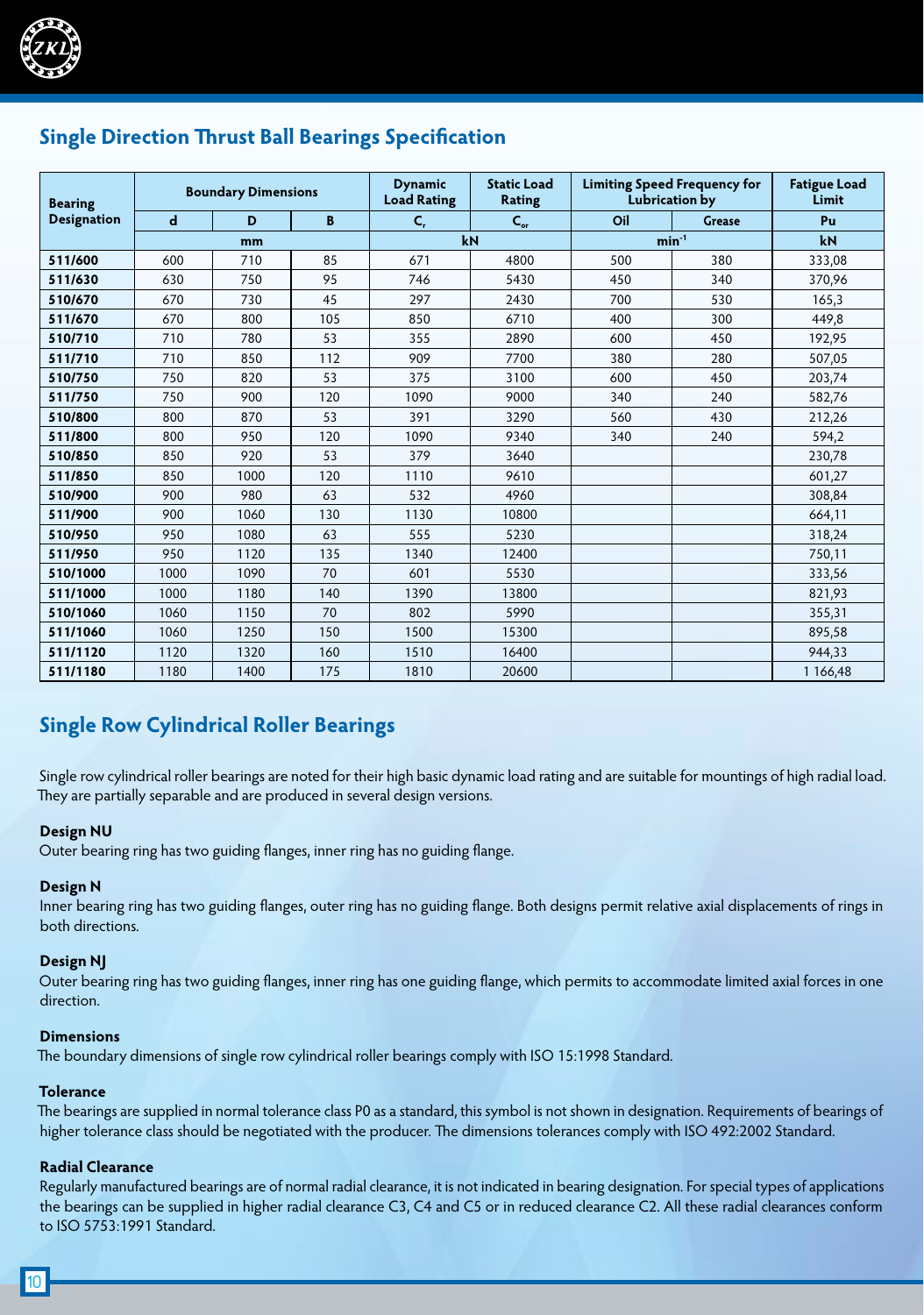#### **Calculation of equivalent dynamic load**

for cylindrical roller bearings of no axial load

 $P_r = F_r$  [kN]

## **Calculation of equivalent static load**

for cylindrical roller bearings of no static load

$$
\mathsf{P}_{\text{or}}=\mathsf{F}_{\text{r}}\left[\text{kN}\right]
$$

### **Axial Load of single row cylindrical roller bearings**

Bearings with guiding flanges on both sides can accommodate also axial load of limited values in addition to radial load. Owing to the fact that permissible load of bearings in axial direction depends on many factors which cannot be expressed by a simple calculation, the following relations are of informative character only.

In this case the axial load is not limited by material fatigue but by carrying capacity of lubrication film on contact surface between cylindrical roller face and guiding flange. At regular operating conditions when the temperature difference between the bearing and environment does not exceed 60°C, at mild heat transfer (0.5mWmm<sup>-2</sup>°C<sup>-1</sup>) and at viscosity ratio of 1.5 it is possible to calculate maximum permissible axial load with reasonable accuracy from following equation:

$$
F_{\text{a max}} = \frac{0.5 \ C_{\text{or}} \cdot 10^4}{n (d+D)} - 0.05 F_{\text{r}} \ \text{[kN]}
$$

- $F_{\text{a max}}$  maximum permissible axial load [kN]
- $C_{or}$  basic static load rating  $[kN]$
- $F_r$  radial bearing load [kN]
- n speed frequency [min-1]
- d bearing bore diameter [mm]
- D outer bearing diameter [mm]

$$
F_{\text{a max}} = \frac{0.35 \text{ C}_{\text{or}} \cdot 10^4}{n (d + D)} - 0.03 F_r \text{ [kN]}
$$

– for lubrication by oil – for lubrication by grease

The values F<sub>a max</sub> calculated according to the above equations are valid under the condition of permanently acting axial force. More detailed information regarding determination of permissible axial load of cylindrical roller bearings can be obtained at Technical Consulting Services of ZKL-Výzkum a vvývoj, a.s.

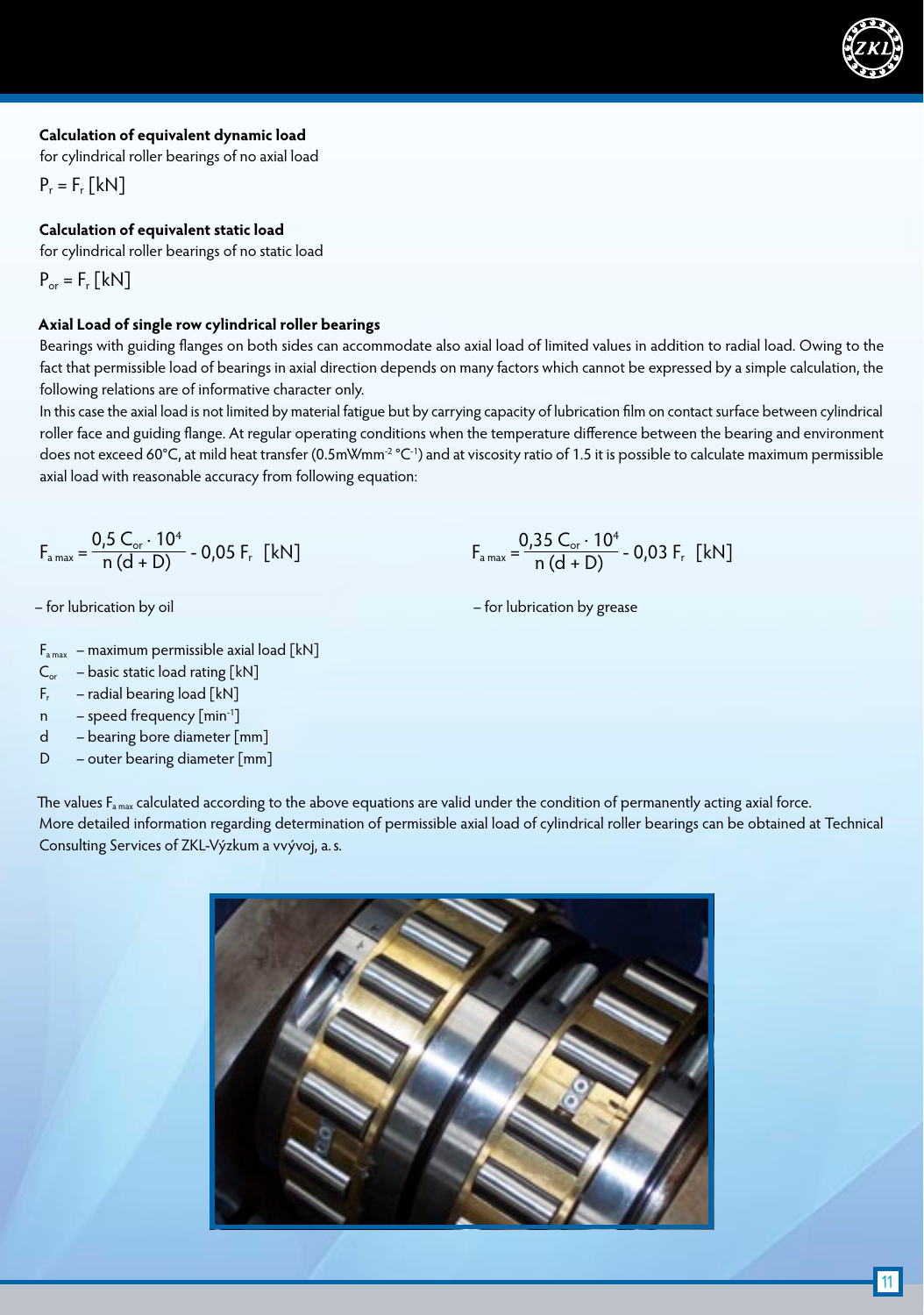

# **Single Row Cylindrical Roller Bearings Specification**

| <b>Bearing</b>       |             | <b>Boundary Dimensions</b> |            | <b>Dynamic</b><br><b>Load Rating</b> | <b>Static Load</b><br>Rating | <b>Lubrication by</b> | <b>Limiting Speed Frequency for</b> | <b>Fatigue Load</b><br>Limit |
|----------------------|-------------|----------------------------|------------|--------------------------------------|------------------------------|-----------------------|-------------------------------------|------------------------------|
| <b>Designation</b>   | $\mathbf d$ | D                          | B          | C,                                   | $C_{\rm or}$                 | Oil                   | <b>Grease</b>                       | Pu                           |
|                      |             | mm                         |            | kN                                   |                              | $min-1$               |                                     | kN                           |
| <b>NU18/600</b>      | 600         | 730                        | 60         | 930                                  | 2100                         | 800                   | 670                                 | 145,06                       |
| NU19/600             | 600         | 800                        | 90         | 1990                                 | 3990                         | 750                   | 630                                 | 271,41                       |
| NU10/600             | 600         | 870                        | 118        | 2890                                 | 5500                         | 700                   | 600                                 | 368,69                       |
| NU20/600             | 600         | 870                        | 155        | 4210                                 | 8630                         | 600                   | 500                                 | 578,51                       |
| NU30/600             | 600         | 870                        | 200        | 5560                                 | 11650                        | 600                   | 500                                 | 780,95                       |
| NU28/630             | 630         | 780                        | 88         | 1690                                 | 4120                         | 750                   | 630                                 | 279,66                       |
| N38/630              | 630         | 780                        | 112        | 2260                                 | 5990                         | 670                   | 560                                 | 406,59                       |
| NU19/630             | 630         | 850                        | 100        | 1990                                 | 4230                         | 700                   | 600                                 | 282,98                       |
| NU29/630             | 630         | 850                        | 128        | 3320                                 | 7640                         | 700                   | 600                                 | 511,1                        |
| NU10/630             | 630         | 920                        | 128        | 3400                                 | 6420                         | 530                   | 450                                 | 423,58                       |
| NU20/630             | 630         | 920                        | 170        | 4890                                 | 10140                        | 560                   | 480                                 | 669,01                       |
| NU30/630             | 630         | 920                        | 212        | 6690                                 | 14800                        | 530                   | 450                                 | 976,47                       |
| NJ18/670             | 670         | 820                        | 69         | 1240                                 | 3010                         | 670                   | 560                                 | 200,96                       |
| NU19/670             | 670         | 900                        | 103        | 2550                                 | 5090                         | 630                   | 530                                 | 334,54                       |
| NU10/670             | 670         | 980                        | 136        | 3960                                 | 7300                         | 500                   | 430                                 | 472,69                       |
| NU20/670             | 670         | 980                        | 180        | 5580                                 | 11700                        | 500                   | 430                                 | 757,59                       |
| NU30/670             | 670         | 980                        | 230        | 6850                                 | 15000                        | 500                   | 430                                 | 971,27                       |
| <b>NU18/710</b>      | 710         | 870                        | 74         | 1410                                 | 3380                         | 630                   | 530                                 | 221,73                       |
| N28/710              | 710         | 870                        | 95         | 1990                                 | 5290                         | 630                   | 530                                 | 347,02                       |
| <b>NU29/710</b>      | 710         | 950                        | 140        | 3860                                 | 8780                         | 600                   | 500                                 | 567,49                       |
| NU10/710             | 710         | 1030                       | 140        | 4700                                 | 8800                         | 500                   | 430                                 | 560,81                       |
| NU20/710             | 710         | 1030                       | 185        | 6180                                 | 12600                        | 480                   | 400                                 | 802,97                       |
| <b>NU18/750</b>      | 750         | 920                        | 78         | 1490                                 | 3610                         | 600                   | 500                                 | 232,91                       |
| <b>NU10/750</b>      | 750         | 1090                       | 150        | 4750                                 | 9360                         | 430                   | 360                                 | 586,58                       |
| NU20/750             | 750         | 1090                       | 195        | 7280                                 | 14900                        | 430                   | 360                                 | 933,76                       |
| NJ18/800             | 800         | 980                        | 82         | 1780                                 | 4350                         | 530                   | 450                                 | 275,33                       |
| <b>NU10/800</b>      | 800         | 1150                       | 155        | 5620                                 | 11500                        | 400                   | 340                                 | 708,24                       |
| <b>NU20/800</b>      | 800         | 1150                       | 200        | 7110                                 | 15800                        | 400                   | 340                                 | 973,06                       |
| NU28/850             | 850         | 1030                       | 106        | 2320                                 | 6530                         |                       |                                     | 406,59                       |
| NU19/850             | 850         | 1120                       | 118        | 3480                                 | 7560                         |                       |                                     | 464,17                       |
| N29/850              | 850         | 1120                       | 155        | 4620                                 | 11900                        |                       |                                     | 730,64                       |
| NU18/900             | 900         | 1090                       | 85         | 1990                                 | 5120                         |                       |                                     | 313,41                       |
| NU28/900             | 900<br>900  | 1090                       | 112<br>122 | 2780                                 | 7690<br>9600                 |                       |                                     | 470,72                       |
| NU19/900             |             | 1180                       |            | 4190                                 |                              |                       |                                     | 579,89                       |
| NU29/900<br>NU29/950 | 900<br>950  | 1180<br>1250               | 165<br>175 | 5890<br>5920                         | 15100<br>14600               |                       |                                     | 912,12<br>867,2              |
| NU18/1000            | 1000        | 1220                       | 100        | 2630                                 | 6800                         |                       |                                     |                              |
| NU29/1000            | 1000        | 1320                       | 185        | 7520                                 | 18300                        |                       |                                     | 402,81<br>1069,79            |
| N28/1060             | 1060        | 1280                       | 128        | 3800                                 | 11400                        |                       |                                     | 664,71                       |
| NU29/1060            | 1060        | 1400                       | 195        | 7690                                 | 18700                        |                       |                                     | 1074,13                      |
| NU39/1060            | 1060        | 1400                       | 250        | 9810                                 | 26000                        |                       |                                     | 1493,44                      |
| N30/1060             | 1060        | 1500                       | 325        | 13100                                | 33900                        |                       |                                     | 1924,08                      |
| NJ18/1120            | 1120        | 1360                       | 106        | 3460                                 | 9390                         |                       |                                     | 538,05                       |
| NU30/1120            | 1120        | 1580                       | 345        | 15800                                | 41300                        |                       |                                     | 2 3 0 6, 9 4                 |
| NJ18/1180            | 1180        | 1420                       | 106        | 3290                                 | 8430                         |                       |                                     | 476,25                       |
| NU29/1180            | 1180        | 1540                       | 206        | 9100                                 | 22900                        |                       |                                     | 1 276,32                     |
| N39/1180             | 1180        | 1540                       | 272        | 11000                                | 29200                        |                       |                                     | 1627,45                      |
| NU18/1320            | 1320        | 1600                       | 122        | 3860                                 | 10100                        |                       |                                     | 551,06                       |
|                      |             |                            |            |                                      |                              |                       |                                     |                              |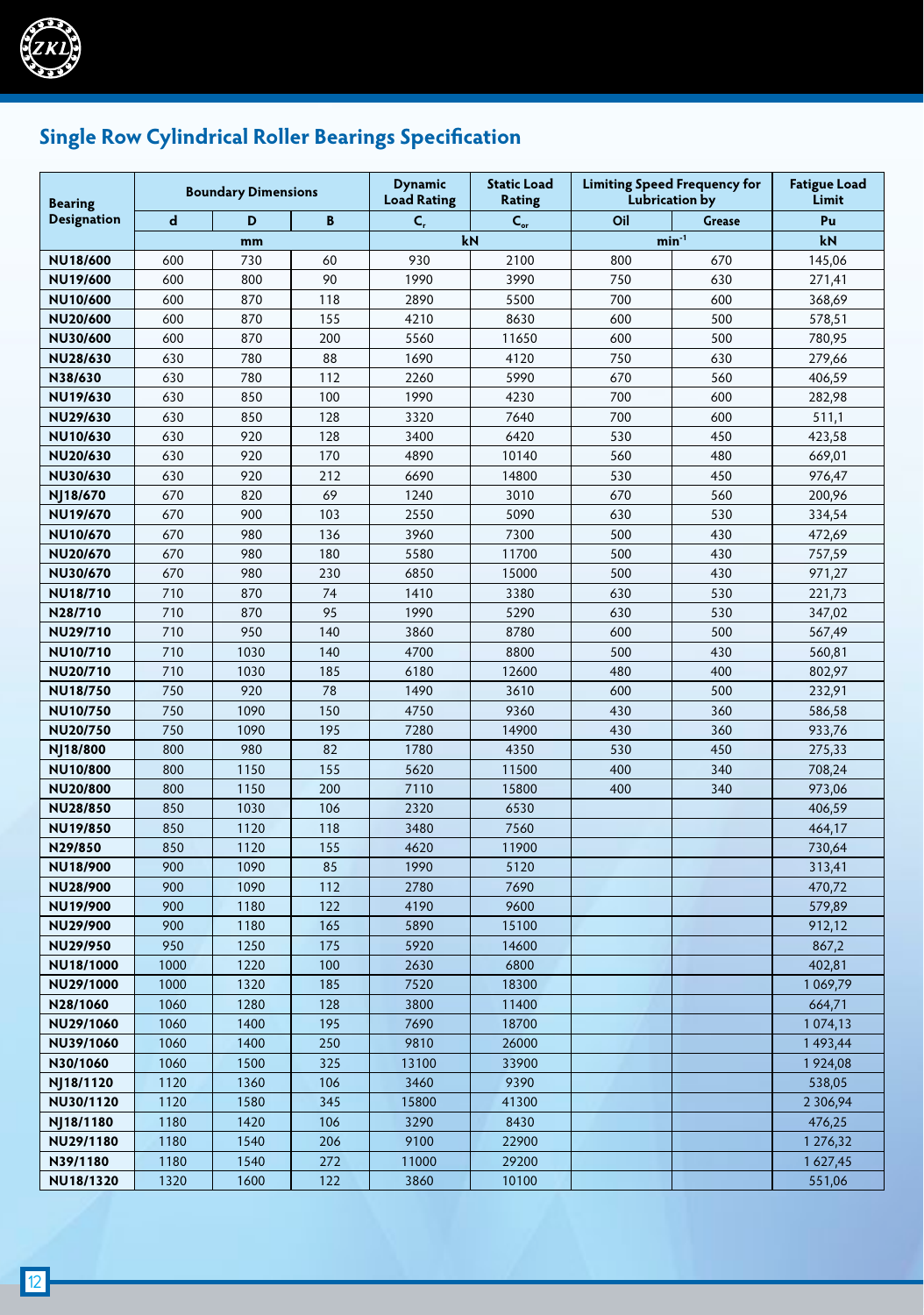

# **Double Row Cylindrical Roller Bearings**

Double row cylindrical roller bearings are characterized by their high basic dynamic load rating and are suitable for mountings of high radial load. They are partially separable and are produced in several design versions.

#### **Design NN**

The inner ring has three guiding flanges, the outer ring has no guiding flange.

#### **Design NNU**

The outer ring has three guiding flanges, the inner ring has no guiding flange.

#### **Dimensions**

The boundary dimensions of double row cylindrical roller bearings comply with ISO 15:1998 Standard.

#### **Tolerance**

The bearings are supplied in normal tolerance class P0 as a standard, this symbol is not shown in designation. Requirements of bearings of higher tolerance class should be negotiated with the producer. The dimensions tolerances comply with ISO 492:2002 Standard.

#### **Radial Clearance**

Regularly manufactured bearings are of normal radial clearance, it is not indicated in bearing designation. For special types of applications the bearings can be supplied in higher radial clearance C3, C4 and C5 or in reduced clearance C2. All these radial clearances conform to ISO 5753:1991 Standard.

#### **Self-Alignment**

Double row cylindrical roller bearings are not suitable for use in applications where permissible relative self-alignment of inner and outer rings is not safeguarded.

#### **Calculation of equivalent dynamic load**

 $P_r = F_r$  [kN]

#### **Calculation of equivalent static load**

 $P_{or} = F_r$  [kN]

#### **Bearing Designation Boundary Dimensions Dynamic Load Rating Static Load Rating Limiting Speed Frequency for Lubrication by Fatigue Load Limit d D B Cr Cor Oil Pu mm kN min-1 kN NNU49/600** 600 800 200 3590 10200 900 457,76 **NN30/600 | 6**00 | 870 | 200 | 3860 | 8800 | 850 | 389,19 **NNU40/600** | 600 | 870 | 272 | 68100 | 15400 | 600 | 681,09 **NNU41/600 6**00 980 375 9980 21900 480 947,82 **NNU49/630** 630 850 218 4050 11600 850 511,98 **NN30/630 |** 630 | 920 | 212 | 4350 | 10400 | 800 | 452,7 **NNU40/630** 630 920 290 7820 17800 560 774,81 **NNU41/630** | 630 | 1030 | 400 | 10900 | 23900 | 450 | 1019,16 **NNU49/670** | 670 | 900 | 230 | 4940 | 13600 | 800 | 589,72

### **Double Row Cylindrical Roller Bearings Specification**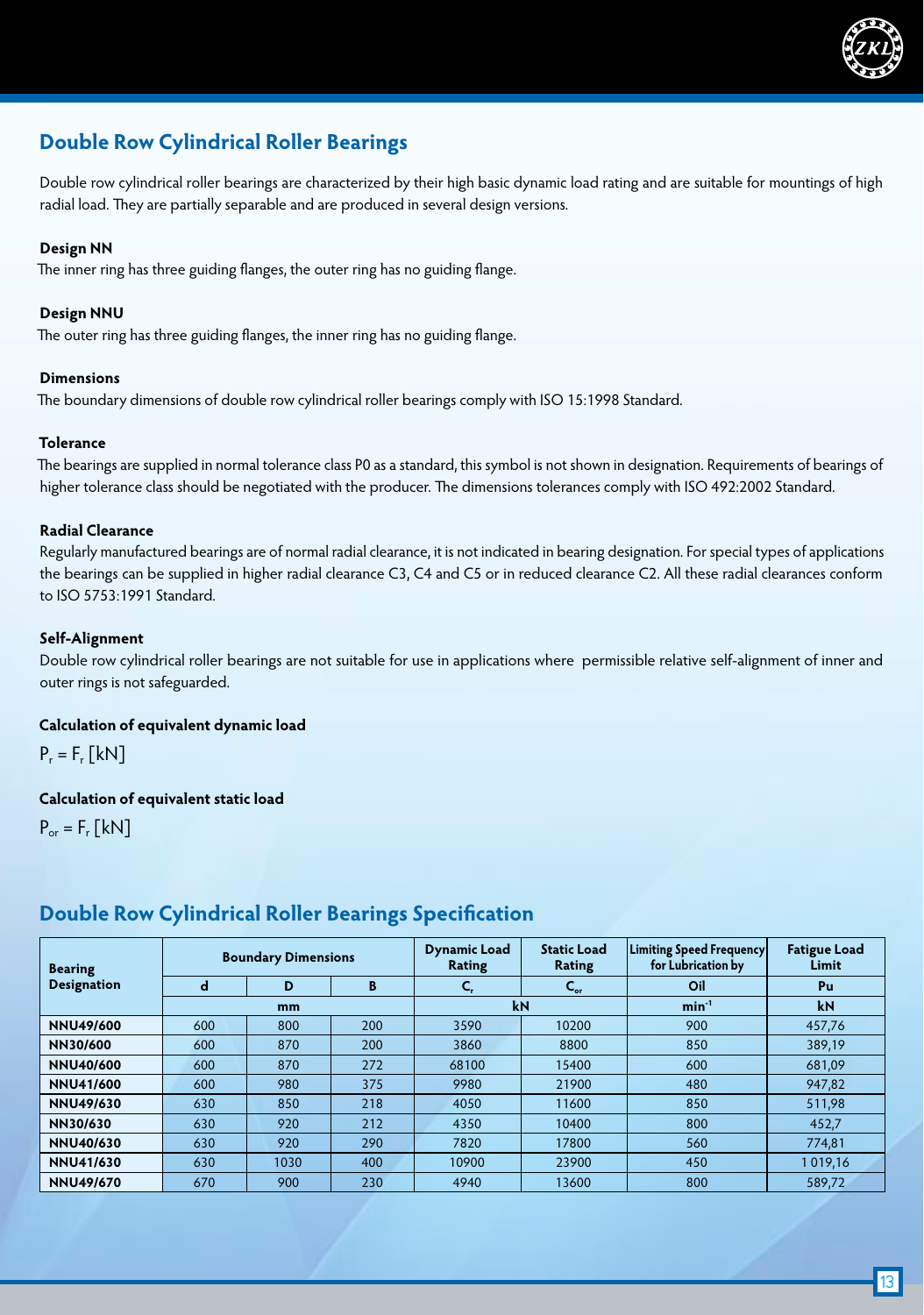

| <b>Bearing</b>     |      | <b>Boundary Dimensions</b> |     | <b>Dynamic Load</b><br>Rating | <b>Static Load</b><br>Rating | Limiting Speed Frequency <br>for Lubrication by | <b>Fatigue Load</b><br>Limit |
|--------------------|------|----------------------------|-----|-------------------------------|------------------------------|-------------------------------------------------|------------------------------|
| <b>Designation</b> | d    | D                          | B   | C,                            | $C_{\rm or}$                 | Oil                                             | Pu                           |
|                    |      | mm                         |     | kN                            |                              | $min-1$                                         | kN                           |
| <b>NNU40/670</b>   | 670  | 980                        | 308 | 8630                          | 20500                        | 500                                             | 875,76                       |
| <b>NNU41/670</b>   | 670  | 1090                       | 412 | 12500                         | 26100                        | 430                                             | 1093,61                      |
| <b>NNU49/710</b>   | 710  | 950                        | 243 | 5400                          | 15400                        | 700                                             | 656,7                        |
| NN30/710           | 710  | 1030                       | 236 | 5900                          | 13600                        | 670                                             | 571,81                       |
| <b>NNU40/710</b>   | 710  | 1030                       | 315 | 9620                          | 22100                        | 480                                             | 929,19                       |
| <b>NNU41/710</b>   | 710  | 1150                       | 438 | 13200                         | 28400                        | 380                                             | 1 170,42                     |
| <b>NN48/750</b>    | 750  | 920                        | 170 | 3520                          | 11000                        | 550                                             | 468,23                       |
| <b>NNU49/750</b>   | 750  | 1000                       | 250 | 5550                          | 16300                        | 670                                             | 684,15                       |
| NN30/750           | 750  | 1090                       | 250 | 7090                          | 16300                        | 630                                             | 673,94                       |
| <b>NNU40/750</b>   | 750  | 1090                       | 335 | 10600                         | 24900                        | 430                                             | 1029,51                      |
| <b>NNU41/750</b>   | 750  | 1220                       | 475 | 1600                          | 35500                        | 360                                             | 1438,02                      |
| <b>NNU49/800</b>   | 800  | 1060                       | 258 | 5930                          | 17600                        |                                                 | 725,33                       |
| <b>NN30/800</b>    | 800  | 1150                       | 258 | 7840                          | 18300                        |                                                 | 743,56                       |
| <b>NNU40/800</b>   | 800  | 1150                       | 345 | 10800                         | 26300                        |                                                 | 1068,62                      |
| <b>NNU41/800</b>   | 800  | 1280                       | 475 | 16400                         | 36400                        |                                                 | 1450,64                      |
| <b>NNU49/850</b>   | 850  | 1120                       | 272 | 6000                          | 18100                        |                                                 | 733,19                       |
| NN30/850           | 850  | 1220                       | 272 | 8010                          | 19100                        |                                                 | 762,29                       |
| <b>NNU40/850</b>   | 850  | 1220                       | 365 | 11600                         | 28400                        |                                                 | 1 133,46                     |
| <b>NNU49/900</b>   | 900  | 1180                       | 280 | 6690                          | 21000                        |                                                 | 836,91                       |
| NN30/900           | 900  | 1280                       | 280 | 8240                          | 20100                        |                                                 | 789,83                       |
| <b>NNU40/900</b>   | 900  | 1280                       | 375 | 13200                         | 32800                        |                                                 | 1 288,88                     |
| <b>NNU49/950</b>   | 950  | 1250                       | 300 | 7400                          | 22800                        |                                                 | 893,48                       |
| NN30/950           | 950  | 1360                       | 300 | 9230                          | 23300                        |                                                 | 899,81                       |
| <b>NNU40/950</b>   | 950  | 1360                       | 412 | 13900                         | 35300                        |                                                 | 1 3 6 3 , 2 3                |
| NNU49/1000         | 1000 | 1320                       | 315 | 8570                          | 25900                        |                                                 | 998,92                       |
| NN30/1000          | 1000 | 1420                       | 308 | 10300                         | 24900                        |                                                 | 948,27                       |
| NNU40/1000         | 1000 | 1420                       | 412 | 15900                         | 39500                        |                                                 | 1 504,28                     |
| NNU49/1060         | 1060 | 1400                       | 335 | 10800                         | 31100                        |                                                 | 1 178,57                     |
| NN30/1060          | 1060 | 1500                       | 325 | 11200                         | 27800                        |                                                 | 1 041,00                     |
| <b>NNU49/1120</b>  | 1120 | 1460                       | 335 | 10600                         | 32900                        |                                                 | 1 2 2 9 , 10                 |

# **Full Complement Cylindrical Roller Bearings**

Full complement cylindrical roller bearings have the largest possible number of rolling elements and therefore they are suitable for extremely high radial loads. However, they cannot operate under similarly high speed frequencies as cylindrical roller bearings with cage. The offer of single row full complement cylindrical roller bearings includes bearings in NCF design.

NCF Design

Bearings in NCF design have inner ring with two guiding flanges and outer ring with one guiding flange, therefore they accommodate axial loads in one direction only and can be used as single direction axially guiding bearings. Snap ring on the side of outer ring without flange secures the bearing components in assembled condition. Axial clearance of the bearing permits to align certain small shaft displacements against the housing, such as those resulting of shaft dilatation.

#### **Dimensions**

The boundary dimensions of single row full complement cylindrical roller bearings comply with ISO 15:1998 Standard.

#### **Tolerance**

The full complement cylindrical roller bearings are manufactured in normal tolerance class. . The tolerance values comply with ISO 492:2002 Standard.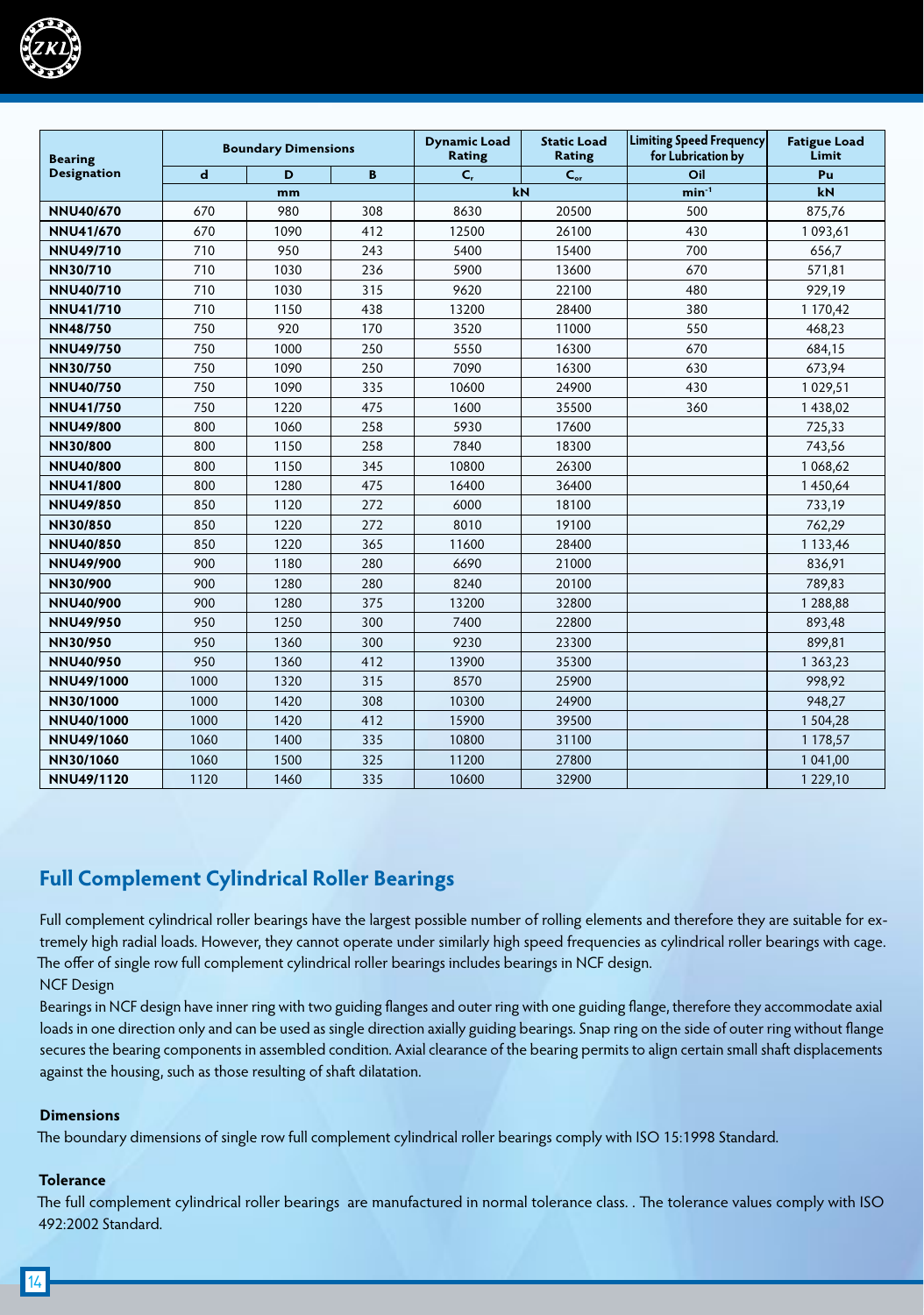

#### **Radial Clearance**

Regularly manufactured full complement cylindrical roller bearings are of normal radial clearance.. Most of dimensional types are optionally available also in higher radial clearance C3. These values are understood for uninstalled beatings and zero load. All the values conform to ISO 5753:1991 Standard.

**Calculation of equivalent dynamic load**  $P_r = F_r$  [kN] applies to axially free bearings

**Calculation of equivalent static load**  $P_{or} = F_r$  [kN]



# **Full Complement Cylindrical Roller Bearings Specification**

| <b>Bearing</b>     | <b>Boundary Dimensions</b> |      |     | <b>Dynamic</b><br><b>Load Rating</b> | <b>Static Load</b><br><b>Rating</b> | <b>Limiting Speed Frequency for</b><br><b>Lubrication by</b> |               | <b>Fatigue Load</b><br>Limit |
|--------------------|----------------------------|------|-----|--------------------------------------|-------------------------------------|--------------------------------------------------------------|---------------|------------------------------|
| <b>Designation</b> | $\mathbf d$                | D    | B   | $C_{r}$                              | $C_{\text{or}}$                     | Oil                                                          | <b>Grease</b> | Pu                           |
|                    |                            | mm   |     | kN                                   |                                     | $min^{-1}$                                                   |               | kN                           |
| <b>NCF18/600</b>   | 600                        | 730  | 60  | 1070                                 | 2510                                | 320                                                          | 150           | 114,39                       |
| <b>NCF28/600</b>   | 600                        | 730  | 78  | 1590                                 | 4280                                | 320                                                          | 150           | 195,06                       |
| <b>NCF29/600</b>   | 600                        | 800  | 118 | 3450                                 | 7360                                | 300                                                          | 140           | 330,31                       |
| <b>NCF18/630</b>   | 630                        | 780  | 69  | 1270                                 | 2860                                | 300                                                          | 140           | 128,08                       |
| <b>NCF28/630</b>   | 630                        | 780  | 88  | 1910                                 | 4960                                | 300                                                          | 140           | 222,12                       |
| <b>NCF29/630</b>   | 630                        | 850  | 128 | 3840                                 | 8500                                | 280                                                          | 130           | 375,16                       |
| <b>NCF18/670</b>   | 670                        | 820  | 69  | 1320                                 | 3090                                | 280                                                          | 130           | 136,11                       |
| <b>NCF28/670</b>   | 670                        | 820  | 88  | 1990                                 | 5200                                | 280                                                          | 130           | 229,05                       |
| <b>NCF29/670</b>   | 670                        | 900  | 136 | 3910                                 | 8590                                | 260                                                          | 120           | 372,48                       |
| <b>NCF18/710</b>   | 710                        | 870  | 74  | 1560                                 | 3710                                | 260                                                          | 120           | 160,57                       |
| <b>NCF28/710</b>   | 710                        | 870  | 95  | 2360                                 | 6290                                | 260                                                          | 120           | 272,23                       |
| <b>NCF29/710</b>   | 710                        | 950  | 140 | 4020                                 | 9000                                | 240                                                          | 110           | 383,78                       |
| <b>NCF18/750</b>   | 750                        | 920  | 78  | 1800                                 | 4310                                | 240                                                          | 110           | 183,46                       |
| <b>NCF28/750</b>   | 750                        | 920  | 100 | 2570                                 | 6840                                | 240                                                          | 110           | 291,15                       |
| <b>NCF29/750</b>   | 750                        | 1000 | 145 | 4550                                 | 10500                               | 220                                                          | 100           | 440,71                       |
| <b>NCF18/800</b>   | 800                        | 980  | 82  | 1970                                 | 4760                                | 220                                                          | 100           | 198,77                       |
| <b>NCF28/800</b>   | 800                        | 980  | 106 | 2820                                 | 7450                                | 220                                                          | 100           | 311,11                       |
| <b>NCF29/800</b>   | 800                        | 1060 | 150 | 5020                                 | 12100                               | 200                                                          | 95            | 498,66                       |
| <b>NCF18/850</b>   | 850                        | 1030 | 82  | 2100                                 | 5120                                | 200                                                          | 95            | 210,33                       |
| <b>NCF28/850</b>   | 850                        | 1030 | 106 | 2950                                 | 7900                                | 200                                                          | 95            | 324,53                       |
| <b>NCF29/850</b>   | 850                        | 1120 | 155 | 5390                                 | 12800                               | 190                                                          | 90            | 518,5                        |
| <b>NCF18/900</b>   | 900                        | 1090 | 85  | 2300                                 | 5580                                | 190                                                          | 90            | 225,35                       |
| <b>NCF28/900</b>   | 900                        | 1090 | 112 | 3270                                 | 8910                                | 190                                                          | 90            | 359,83                       |
| <b>NCF29/900</b>   | 900                        | 1180 | 165 | 6060                                 | 14700                               | 170                                                          | 80            | 585,84                       |
| <b>NCF18/950</b>   | 950                        | 1150 | 90  | 2420                                 | 6300                                | 170                                                          | 80            | 250,35                       |
| <b>NCF28/950</b>   | 950                        | 1150 | 118 | 3520                                 | 9670                                | 170                                                          | 80            | 384,27                       |
| <b>NCF29/950</b>   | 950                        | 1250 | 175 | 6750                                 | 16100                               | 160                                                          | 75            | 630,92                       |
| <b>NCF18/1000</b>  | 1000                       | 1220 | 100 | 2990                                 | 7450                                | 160                                                          | 75            | 291,16                       |
| <b>NCF28/1000</b>  | 1000                       | 1220 | 128 | 4210                                 | 11500                               | 160                                                          | 75            | 449,44                       |
| <b>NCF29/1000</b>  | 1000                       | 1320 | 185 | 7520                                 | 18500                               | 150                                                          | 70            | 713,51                       |